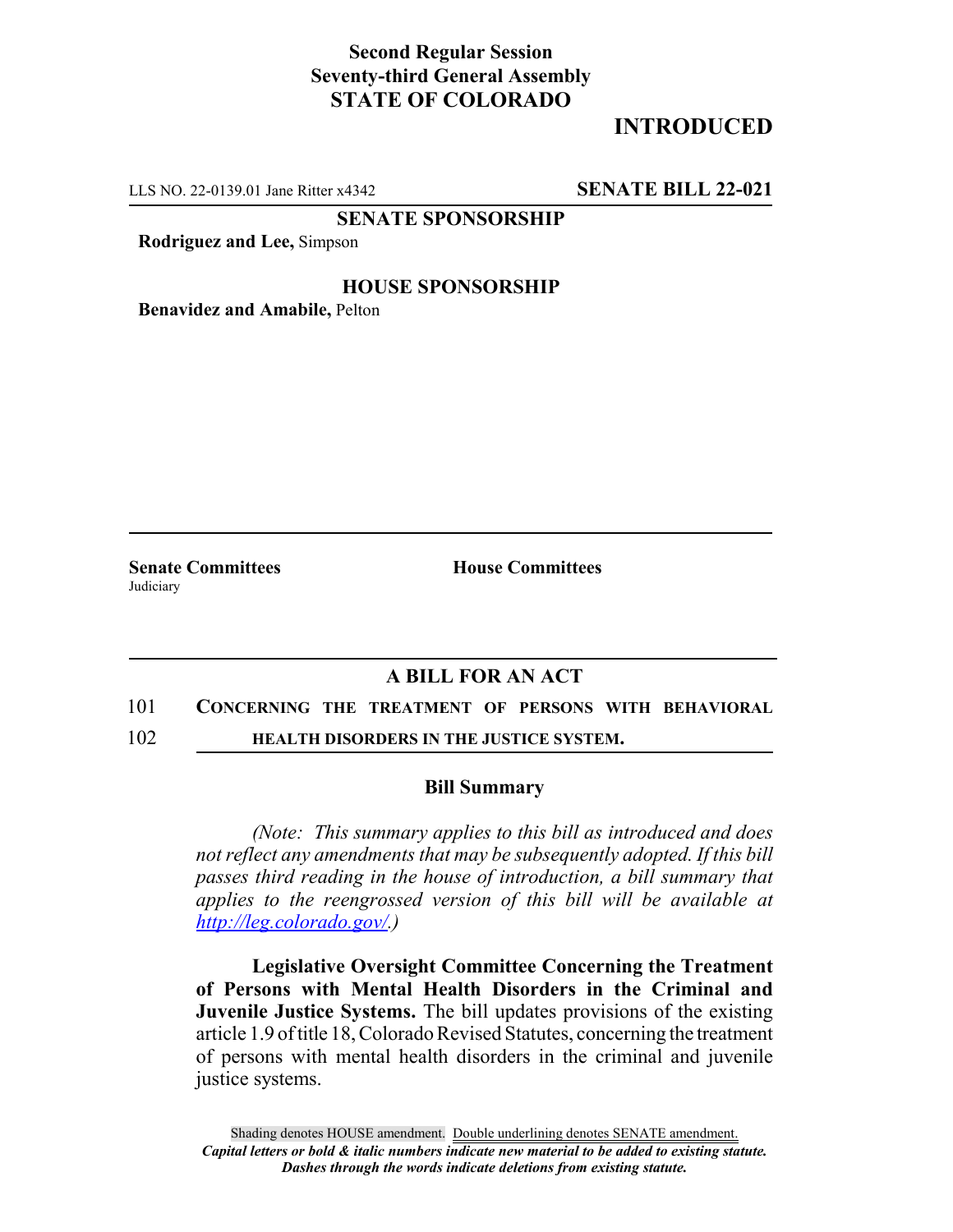Substantive changes include:

| эйозанн ус спандсэ тіспийс.<br>Broadening the name and scope of the legislative oversight<br>committee (committee) and associated task force (task<br>force) from concerning the treatment of "persons with<br>mental health disorders" to "persons with behavioral health<br>disorders";<br>Allowing the task force to research topics for members of<br>the committee upon request;<br>Adjusting task force membership;<br>Further defining issues for the task force to study; and<br>Extending the repeal date to July 1, 2027. |
|-------------------------------------------------------------------------------------------------------------------------------------------------------------------------------------------------------------------------------------------------------------------------------------------------------------------------------------------------------------------------------------------------------------------------------------------------------------------------------------------------------------------------------------|
| Be it enacted by the General Assembly of the State of Colorado:                                                                                                                                                                                                                                                                                                                                                                                                                                                                     |
| <b>SECTION 1.</b> In Colorado Revised Statutes, repeal and reenact,                                                                                                                                                                                                                                                                                                                                                                                                                                                                 |
| with amendments, article 1.9 of title 18 as follows:                                                                                                                                                                                                                                                                                                                                                                                                                                                                                |
| <b>ARTICLE 1.9</b>                                                                                                                                                                                                                                                                                                                                                                                                                                                                                                                  |
| <b>Continuing Examination of the Treatment of Persons with</b>                                                                                                                                                                                                                                                                                                                                                                                                                                                                      |
| <b>Behavioral Health Disorders Who are Involved in the</b>                                                                                                                                                                                                                                                                                                                                                                                                                                                                          |
| <b>Criminal and Juvenile Justice Systems</b>                                                                                                                                                                                                                                                                                                                                                                                                                                                                                        |
| 18-1.9-101. Legislative declaration. (1) THE GENERAL                                                                                                                                                                                                                                                                                                                                                                                                                                                                                |
| <b>ASSEMBLY FINDS THAT:</b>                                                                                                                                                                                                                                                                                                                                                                                                                                                                                                         |
| (a) THE UNITED STATES IS IN A PUBLIC HEALTH CRISIS IN WHICH                                                                                                                                                                                                                                                                                                                                                                                                                                                                         |
| <b>PERSONS</b><br>WITH BEHAVIORAL HEALTH NEEDS<br>ARE NEGLECTED,                                                                                                                                                                                                                                                                                                                                                                                                                                                                    |
| STIGMATIZED, OR INADEQUATELY SUPPORTED, WHICH GREATLY INCREASES                                                                                                                                                                                                                                                                                                                                                                                                                                                                     |
| THE RISK OF SUCH PERSONS BECOMING INVOLVED WITH OR CONTINUING TO                                                                                                                                                                                                                                                                                                                                                                                                                                                                    |
| BE INVOLVED WITH THE CRIMINAL OR JUVENILE JUSTICE SYSTEM;                                                                                                                                                                                                                                                                                                                                                                                                                                                                           |
| (b)<br>PERSONS WITH BEHAVIORAL HEALTH DISORDERS ARE                                                                                                                                                                                                                                                                                                                                                                                                                                                                                 |
| DISPROPORTIONATELY REPRESENTED IN THE CRIMINAL AND JUVENILE                                                                                                                                                                                                                                                                                                                                                                                                                                                                         |
| JUSTICE SYSTEMS. THE PREVALENCE RATES NATIONALLY OF SUCH                                                                                                                                                                                                                                                                                                                                                                                                                                                                            |
| INDIVIDUALS ENTERING JAIL ARE THREE TIMES GREATER THAN THAT OF                                                                                                                                                                                                                                                                                                                                                                                                                                                                      |
| THE GENERAL POPULATION. BUREAU OF JUSTICE STATISTICS DATA FROM                                                                                                                                                                                                                                                                                                                                                                                                                                                                      |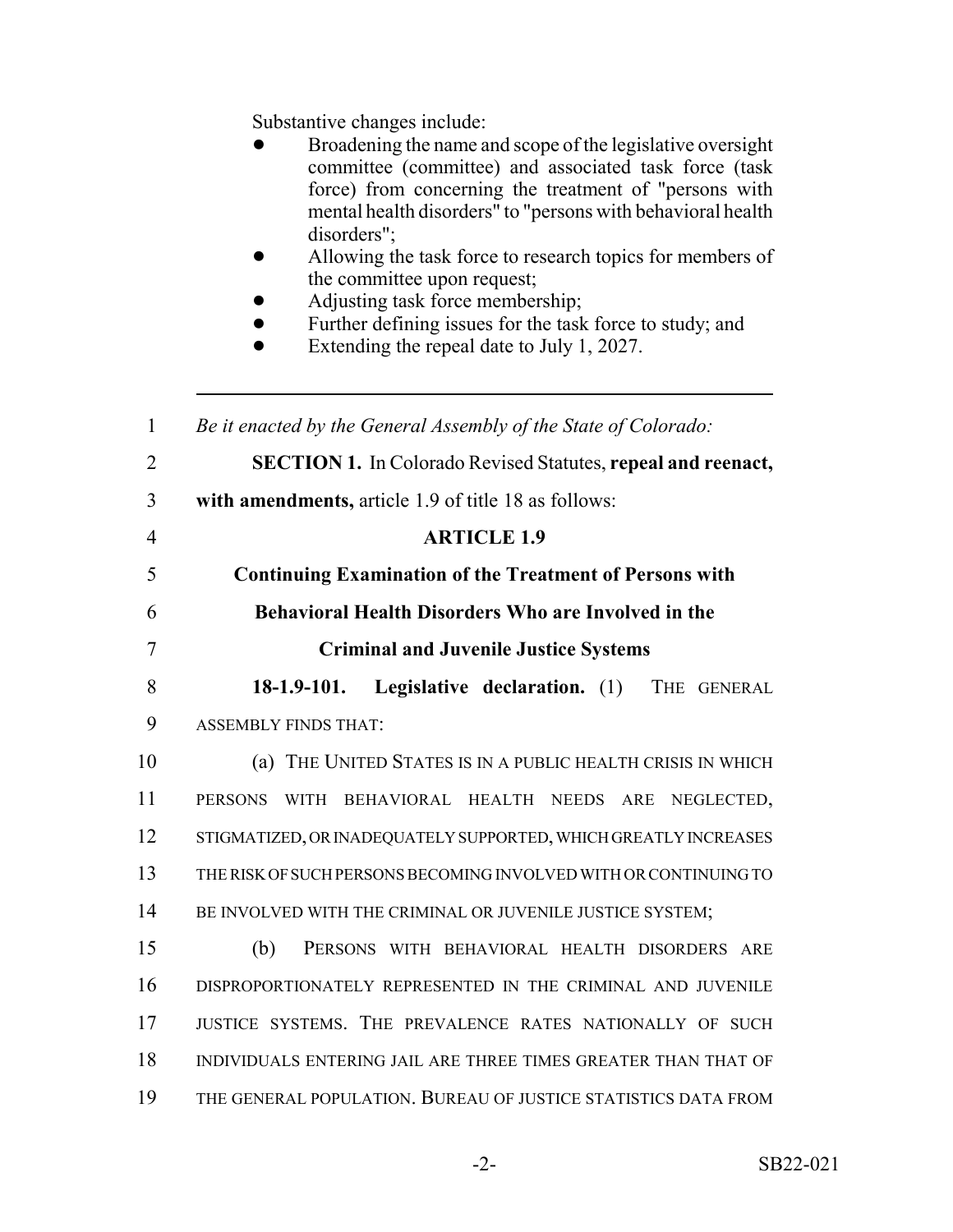2011 THROUGH 2012 INDICATE THAT HALF OF THE PEOPLE INCARCERATED IN PRISONS, AND TWO-THIRDS OF THOSE IN JAIL, HAVE EITHER A CURRENT SERIOUS PSYCHOLOGICAL DISTRESS OR A HISTORY OF BEHAVIORAL HEALTH CONCERNS.

 (c) THE DEPARTMENT OF CORRECTIONS' DATA INDICATE THAT ONE OUT OF EVERY THREE MEN AND FOUR OUT OF EVERY FIVE WOMEN IMPRISONED IN COLORADO HAVE A MODERATE TO SEVERE BEHAVIORAL HEALTH DISORDER;

 (d) THE DIVISION OF YOUTH SERVICES' DATA INDICATE THAT FIFTY-NINE PERCENT OF NEWLY COMMITTED YOUTH REQUIRE BEHAVIORAL HEALTH INTERVENTION OR SERVICES, AND NATIONALLY, JUVENILE INSTITUTIONS ARE ILL-EQUIPPED TO PROVIDE A COMPREHENSIVE ARRAY OF 13 SUCH SERVICES TO MEET THE NEEDS; AND

 (e) LARGE NUMBERS OF PEOPLE WITH BEHAVIORAL HEALTH DISORDERS ARE BEING SENT TO SECURE JUSTICE SETTINGS INSTEAD OF RECEIVING COMMUNITY TREATMENT.AS A RESULT, THE CRIMINAL JUSTICE SYSTEM HAS BECOME THE STOPGAP PROVIDER TO ADDRESS CHRONIC AND ACUTE BEHAVIORAL HEALTH NEEDS IN OUR STATE.

(2) THE GENERAL ASSEMBLY FURTHER FINDS THAT:

**(a) ACTIONS FOCUSED ON PERSONS WHO ARE AT RISK OF ENTRY**  INTO THE SYSTEM DUE TO BEHAVIORAL HEALTH DISORDERS, AND ACTIONS TO HELP REDUCE AND PREVENT RECIDIVISM ONCE SUCH INDIVIDUALS ARE 23 IN THE SYSTEM, ARE CRITICAL IN ADDRESSING THE PROBLEM;

 (b) RESEARCH DEMONSTRATES A NEED TO DIVERT PERSONS WITH BEHAVIORAL HEALTH DISORDERS TO TREATMENT PROGRAMS AND TO PROVIDE WRAPAROUND SERVICES, SUCH AS HOUSING AND CONTINUED MEDICAL AND BEHAVIORAL HEALTH TREATMENT UPON RELEASE; AND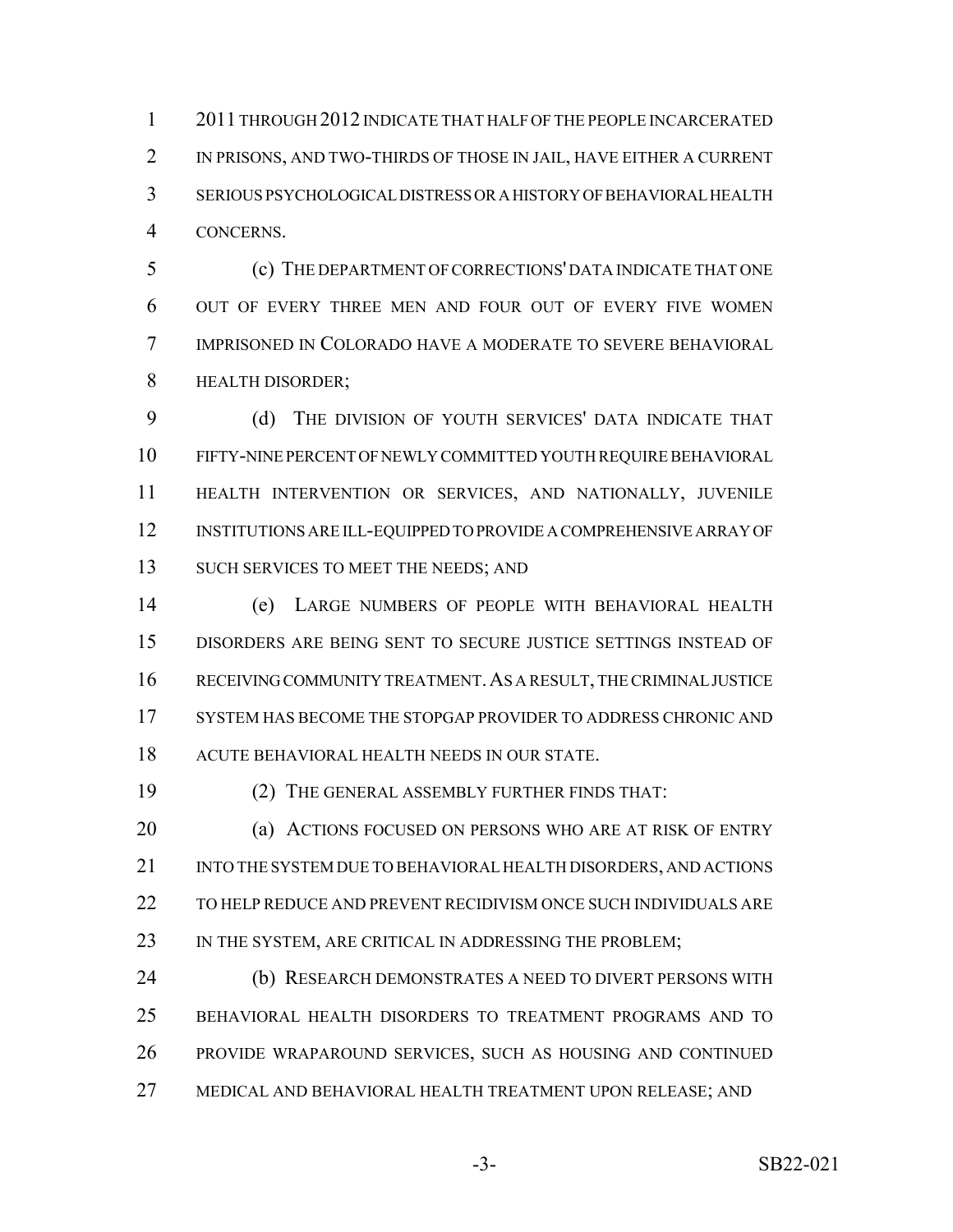(c) PREVENTION AND INTERVENTION NEEDS RANGE FROM, BUT ARE NOT LIMITED TO, SCHOOL-BASED BEHAVIORAL HEALTH SERVICES; LAW ENFORCEMENT DIRECTED DIVERSION; COMMUNITY SCREENING, ASSESSMENT, AND TREATMENT; SECURE SETTINGS WITHIN CORRECTION FACILITIES; AND SUPPORTIVE REENTRY SERVICES THAT ARE CRITICAL COMPONENTS OF DIGNITY, SAFETY, AND RECOVERY.

 (3) IN ADDITION, THE GENERAL ASSEMBLY FINDS THAT THE RESULTS OF A REPORT REQUESTED BY THE JOINT BUDGET COMMITTEE IN 1999 RECOMMENDED CROSS-SYSTEM COLLABORATION AND COMMUNICATION AS A METHOD FOR REDUCING THE NUMBER OF PERSONS WITH MENTAL HEALTH DISORDERS WHO ARE INVOLVED IN THE CRIMINAL AND JUVENILE JUSTICE SYSTEMS. THE COMMITTEE AND TASK FORCE CREATED BY THIS ARTICLE 1.9 SHALL CONSIDER THE BROADER CONTINUUM OF BEHAVIORAL HEALTH DISORDERS TO BETTER ACCOUNT FOR THE NEEDS OF THE AT-RISK POPULATION BEING STUDIED.

 (4) THEREFORE, THE GENERAL ASSEMBLY DECLARES THAT, DESPITE THE IMPACT AND REACH OF THE PREVIOUS WORK OF THE LEGISLATIVE OVERSIGHT COMMITTEE AND TASK FORCE, A SIGNIFICANT NEED REMAINS FOR ONGOING INNOVATION TO ADDRESS THESE AND RELATED ISSUES.THE GENERAL ASSEMBLY THEREFORE DETERMINES THAT IT IS NECESSARY TO CONTINUE THE LEGISLATIVE OVERSIGHT COMMITTEE AND TASK FORCE TO EXAMINE THE IDENTIFICATION, DIAGNOSIS, AND TREATMENT OF PERSONS WITH BEHAVIORAL HEALTH DISORDERS WHO ARE AT RISK OF INVOLVEMENT OR CONTINUED INVOLVEMENT WITH THE CRIMINAL OR JUVENILE JUSTICE SYSTEMS AND TO DEVELOP STRATEGIES TO ADDRESS THE ISSUES SUCH PEOPLE FACE.

**18-1.9-102. Definitions.** AS USED IN THIS ARTICLE 1.9, UNLESS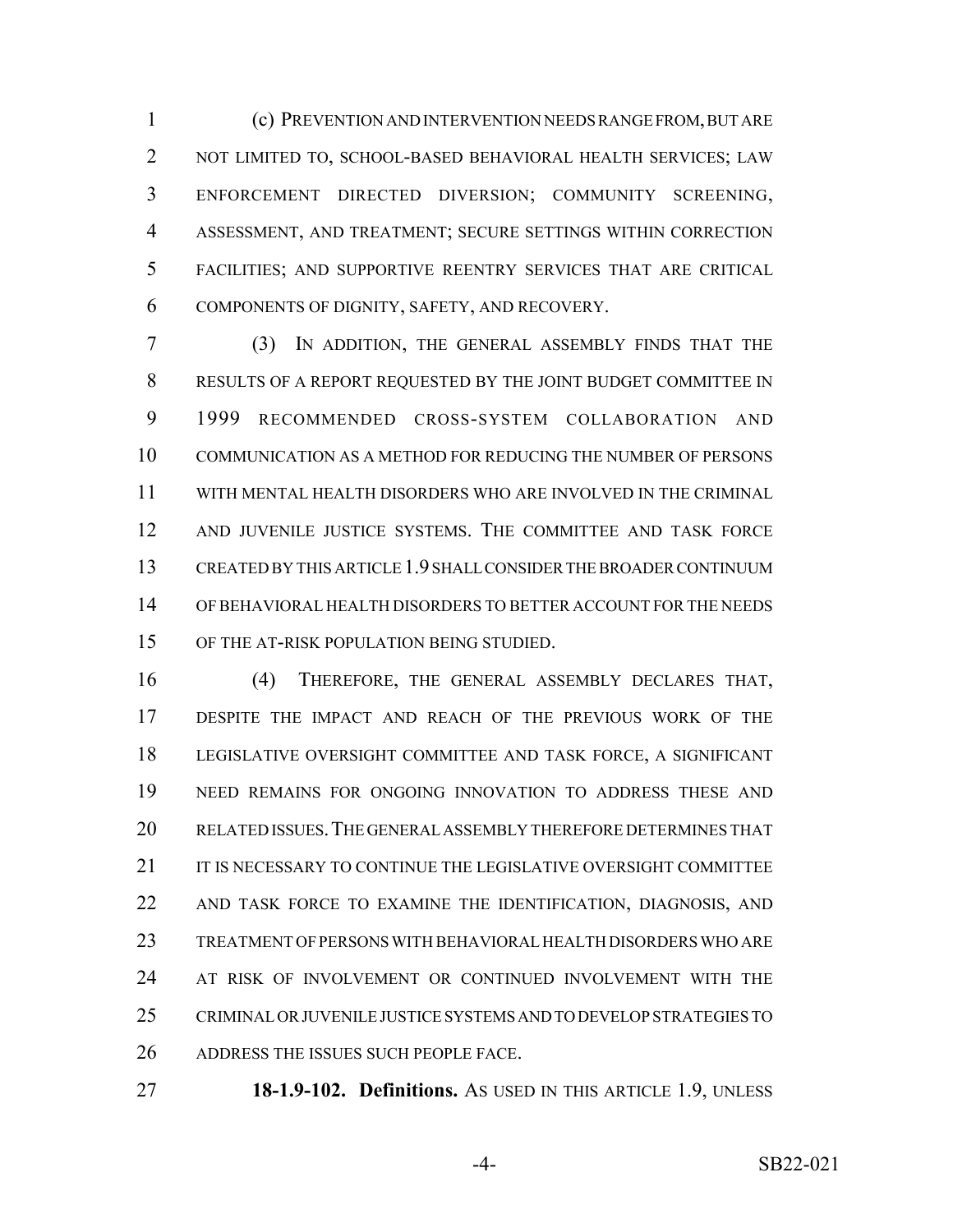THE CONTEXT OTHERWISE REQUIRES:

 (1) "BEHAVIORAL HEALTH" REFERS TO AN INDIVIDUAL'S MENTAL AND EMOTIONAL WELL-BEING AND ACTIONS THAT AFFECT AN INDIVIDUAL'S OVERALL WELLNESS. BEHAVIORAL HEALTH PROBLEMS AND DISORDERS INCLUDE SUBSTANCE USE DISORDERS, SERIOUS PSYCHOLOGICAL DISTRESS, SUICIDE, DEPRESSION, AND OTHER MENTAL HEALTH DISORDERS.PROBLEMS RANGING FROM UNHEALTHY STRESS OR SUBCLINICAL CONDITIONS TO DIAGNOSABLE AND TREATABLE DISEASES ARE INCLUDED IN THE TERM "BEHAVIORAL HEALTH". THE TERM "BEHAVIORAL HEALTH" IS ALSO USED TO DESCRIBE SERVICE SYSTEMS THAT ENCOMPASS PREVENTION AND PROMOTION OF EMOTIONAL HEALTH, PREVENTION AND TREATMENT 12 SERVICES FOR MENTAL HEALTH AND SUBSTANCE USE DISORDERS, AND RECOVERY SUPPORT.

 (2) "CO-OCCURRING DISORDER" MEANS A DISORDER THAT COMMONLY COINCIDES WITH MENTAL HEALTH DISORDERS AND MAY 16 INCLUDE, BUT IS NOT LIMITED TO, SUBSTANCE ABUSE AND SUBSTANCE USE DISORDERS, BEHAVIORAL HEALTH DISORDERS, INTELLECTUAL AND DEVELOPMENTAL DISABILITIES, FETAL ALCOHOL SYNDROME, AND TRAUMATIC BRAIN INJURY.

 (3) "LEGISLATIVE OVERSIGHT COMMITTEE" OR "COMMITTEE" MEANS THE LEGISLATIVE OVERSIGHT COMMITTEE CONCERNING THE TREATMENT OF PERSONS WITH BEHAVIORAL HEALTH DISORDERS IN THE CRIMINAL AND JUVENILE JUSTICE SYSTEMS ESTABLISHED PURSUANT TO SECTION 18-1.9-103.

 (4) "PREVIOUS TASK FORCE" MEANS THE TASK FORCE CONCERNING THE TREATMENT OF PERSONS WITH MENTAL HEALTH DISORDERS IN THE CRIMINAL AND JUVENILE JUSTICE SYSTEMS THAT EXISTED PRIOR TO JULY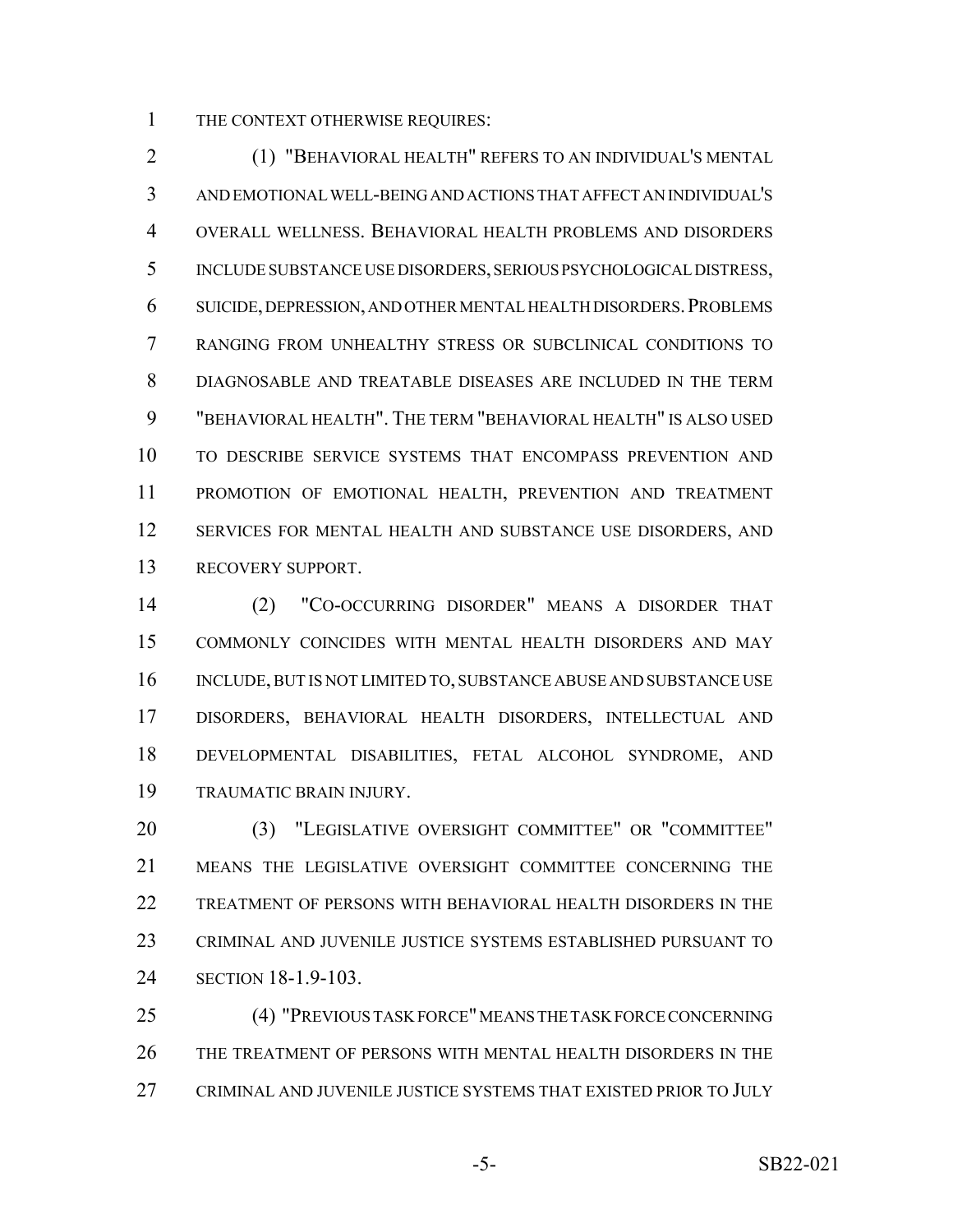1, 2022.

 (5) "TASK FORCE" MEANS THE TASK FORCE CONCERNING THE TREATMENT OF PERSONS WITH BEHAVIORAL HEALTH DISORDERS IN THE CRIMINAL AND JUVENILE JUSTICE SYSTEMS ESTABLISHED PURSUANT TO SECTION 18-1.9-104.

 **18-1.9-103. Legislative oversight committee concerning the treatment of persons with behavioral health disorders in the criminal and juvenile justice systems - creation - duties.** (1) **Creation.** (a) THERE IS CREATED A LEGISLATIVE OVERSIGHT COMMITTEE CONCERNING THE TREATMENT OF PERSONS WITH BEHAVIORAL HEALTH DISORDERS IN THE CRIMINAL AND JUVENILE JUSTICE SYSTEMS.

(b) THE COMMITTEE CONSISTS OF SIX MEMBERS AS FOLLOWS:

 (I) THE PRESIDENT OF THE SENATE SHALL APPOINT TWO SENATORS TO SERVE ON THE COMMITTEE, AND THE MINORITY LEADER OF THE SENATE 15 SHALL APPOINT ONE SENATOR TO SERVE ON THE COMMITTEE; AND

16 (II) THE SPEAKER OF THE HOUSE OF REPRESENTATIVES SHALL 17 APPOINT THREE REPRESENTATIVES TO SERVE ON THE COMMITTEE, NO MORE THAN TWO OF WHOM ARE MEMBERS OF THE SAME POLITICAL PARTY. (c) THE TERMS OF THE MEMBERS WHO ARE SERVING ON THE

 LEGISLATIVE OVERSIGHT COMMITTEE CONCERNING THE TREATMENT OF PERSONS WITH MENTAL HEALTH DISORDERS IN THE CRIMINAL AND JUVENILE JUSTICE SYSTEMS AS OF THE EFFECTIVE DATE OF THIS SECTION ARE EXTENDED TO THE CONVENING DATE OF THE FIRST REGULAR SESSION OF THE SEVENTY-FOURTH GENERAL ASSEMBLY.AS SOON AS PRACTICABLE AFTER SUCH CONVENING DATE, BUT NO LATER THAN THE END OF THE LEGISLATIVE SESSION, THE SPEAKER, THE PRESIDENT, AND THE MINORITY LEADER OF THE SENATE SHALL EACH APPOINT OR REAPPOINT MEMBERS IN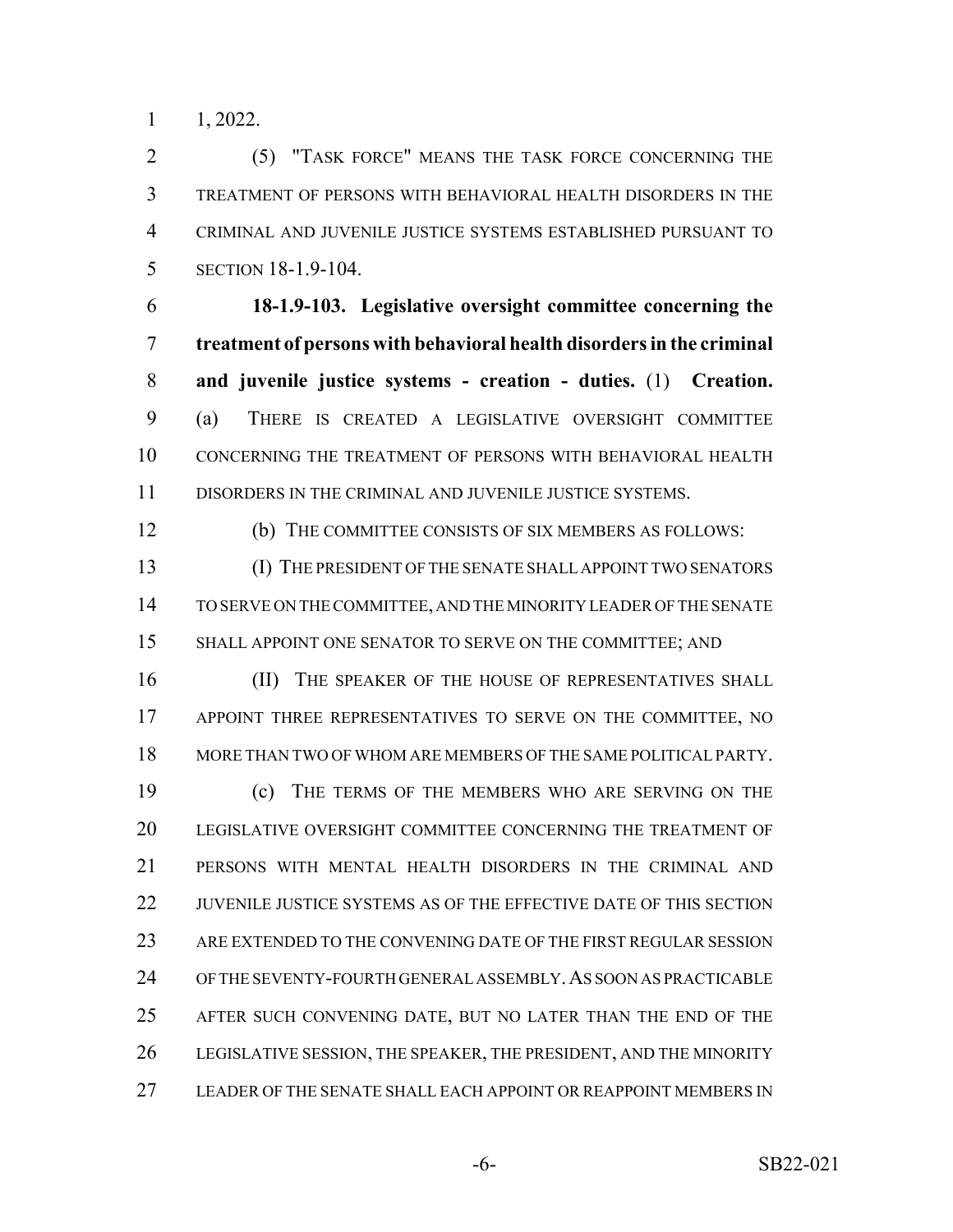THE SAME MANNER AS PROVIDED IN SUBSECTION (1)(b) OF THIS SECTION. THEREAFTER, THE TERMS OF MEMBERS APPOINTED OR REAPPOINTED BY THE SPEAKER, THE PRESIDENT, AND THE MINORITY LEADER OF THE SENATE EXPIRE ON THE CONVENING DATE OF THE FIRST REGULAR SESSION OF THE NEXT GENERAL ASSEMBLY, AND ALL SUBSEQUENT APPOINTMENTS AND REAPPOINTMENTS BY THE SPEAKER, THE PRESIDENT, AND THE MINORITY LEADER OF THE SENATE MUST BE MADE AS SOON AS PRACTICABLE AFTER THE CONVENING DATE, BUT NO LATER THAN THE END OF THE LEGISLATIVE SESSION.

 (d) THE PERSON MAKING THE ORIGINAL APPOINTMENT OR REAPPOINTMENT SHALL FILL ANY VACANCY BY APPOINTMENT FOR THE REMAINDER OF AN UNEXPIRED TERM. MEMBERS APPOINTED OR REAPPOINTED SERVE AT THE PLEASURE OF THE APPOINTING AUTHORITY AND CONTINUE IN OFFICE UNTIL THE MEMBER'S SUCCESSOR IS APPOINTED. (e) THE PRESIDENT OF THE SENATE SHALL SELECT THE FIRST CHAIR OF THE COMMITTEE, AND THE SPEAKER OF THE HOUSE OF REPRESENTATIVES SHALL SELECT THE FIRST VICE-CHAIR. THE CHAIR AND VICE-CHAIR SHALL ALTERNATE ANNUALLY THEREAFTER BETWEEN THE TWO HOUSES.

20 (f) THE CHAIR AND VICE-CHAIR OF THE COMMITTEE MAY ESTABLISH ORGANIZATIONAL AND PROCEDURAL RULES AS ARE NECESSARY FOR THE OPERATION OF THE COMMITTEE AND, IN COLLABORATION WITH THE TASK FORCE, GUIDELINES AND EXPECTATIONS FOR ONGOING 24 COLLABORATION WITH THE TASK FORCE.

 (g) (I) MEMBERS OF THE COMMITTEE MAY RECEIVE PAYMENT OF PER DIEM AND REIMBURSEMENT FOR ACTUAL AND NECESSARY EXPENSES 27 AUTHORIZED PURSUANT TO SECTION 2-2-307.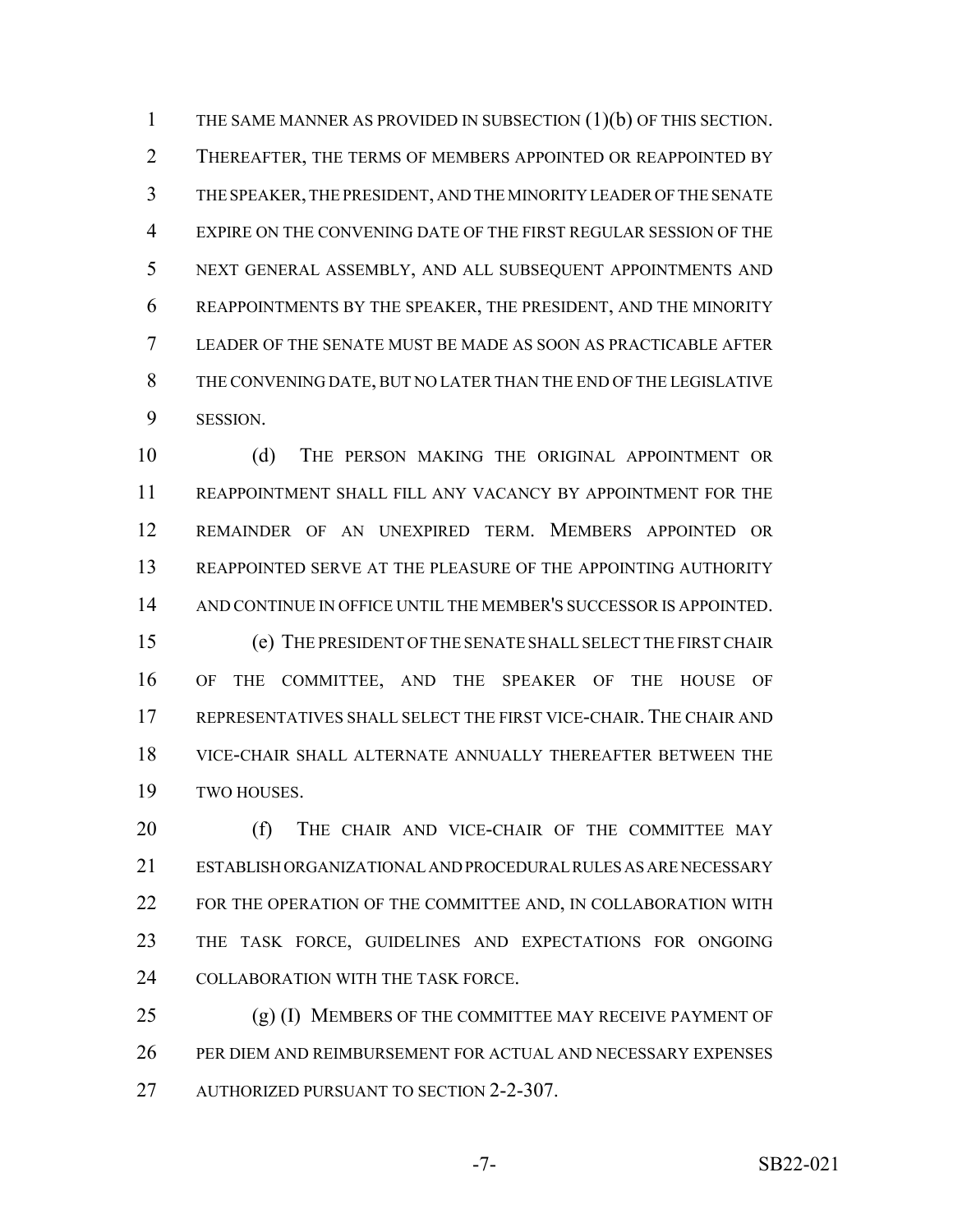(II) THE DIRECTOR OF RESEARCH OF THE LEGISLATIVE COUNCIL AND THE DIRECTOR OF THE OFFICE OF LEGISLATIVE LEGAL SERVICES SHALL SUPPLY STAFF ASSISTANCE TO THE COMMITTEE AS THEY DEEM APPROPRIATE, WITHIN EXISTING APPROPRIATIONS.

 (2) **Duties.** (a) (I) THE COMMITTEE SHALL MEET AT LEAST THREE TIMES EACH YEAR AND AT SUCH OTHER TIMES AS IT DEEMS NECESSARY.

 (II) EACH COMMITTEE MEMBER SHALL ANNUALLY EITHER ATTEND OR CALL INTO AT LEAST ONE REGULAR TASK FORCE MEETING.COMMITTEE MEMBERS ARE ENCOURAGED TO ATTEND SEPARATE MEETINGS AND INFORM THE REST OF THE COMMITTEE ABOUT THE CURRENT WORK OF THE TASK FORCE.

 (b) THE COMMITTEE IS RESPONSIBLE FOR THE OVERSIGHT OF THE TASK FORCE AND SHALL SUBMIT ANNUAL REPORTS PURSUANT TO SUBSECTION (2)(c) OF THIS SECTION TO THE GENERAL ASSEMBLY REGARDING THE TASK FORCE'S FINDINGS AND RECOMMENDATIONS. IN ADDITION, THE COMMITTEE MAY RECOMMEND LEGISLATIVE CHANGES THAT ARE TREATED AS BILLS RECOMMENDED BY AN INTERIM LEGISLATIVE COMMITTEE FOR PURPOSES OF ANY INTRODUCTION DEADLINES OR BILL LIMITATIONS IMPOSED BY THE JOINT RULES OF THE GENERAL ASSEMBLY. 20 (c) (I) ON OR BEFORE JANUARY 15 OF EACH YEAR, THE COMMITTEE IS REQUIRED TO SUBMIT A REPORT TO THE GENERAL ASSEMBLY AND MAKE SUCH REPORT PUBLICLY AVAILABLE ON ITS WEBSITE; HOWEVER, DURING ANY INTERIM IN WHICH THE GENERAL ASSEMBLY HAS SUSPENDED INTERIM COMMITTEE ACTIVITIES, THE COMMITTEE IS NOT REQUIRED TO SUBMIT SUCH A REPORT. THE ANNUAL REPORT MUST BRIEFLY SUMMARIZE THE STUDY ISSUES, RECOMMENDATIONS CONSIDERED, AND ANY ACTIONS TAKEN BY THE COMMITTEE AND THE TASK FORCE DURING THE PREVIOUS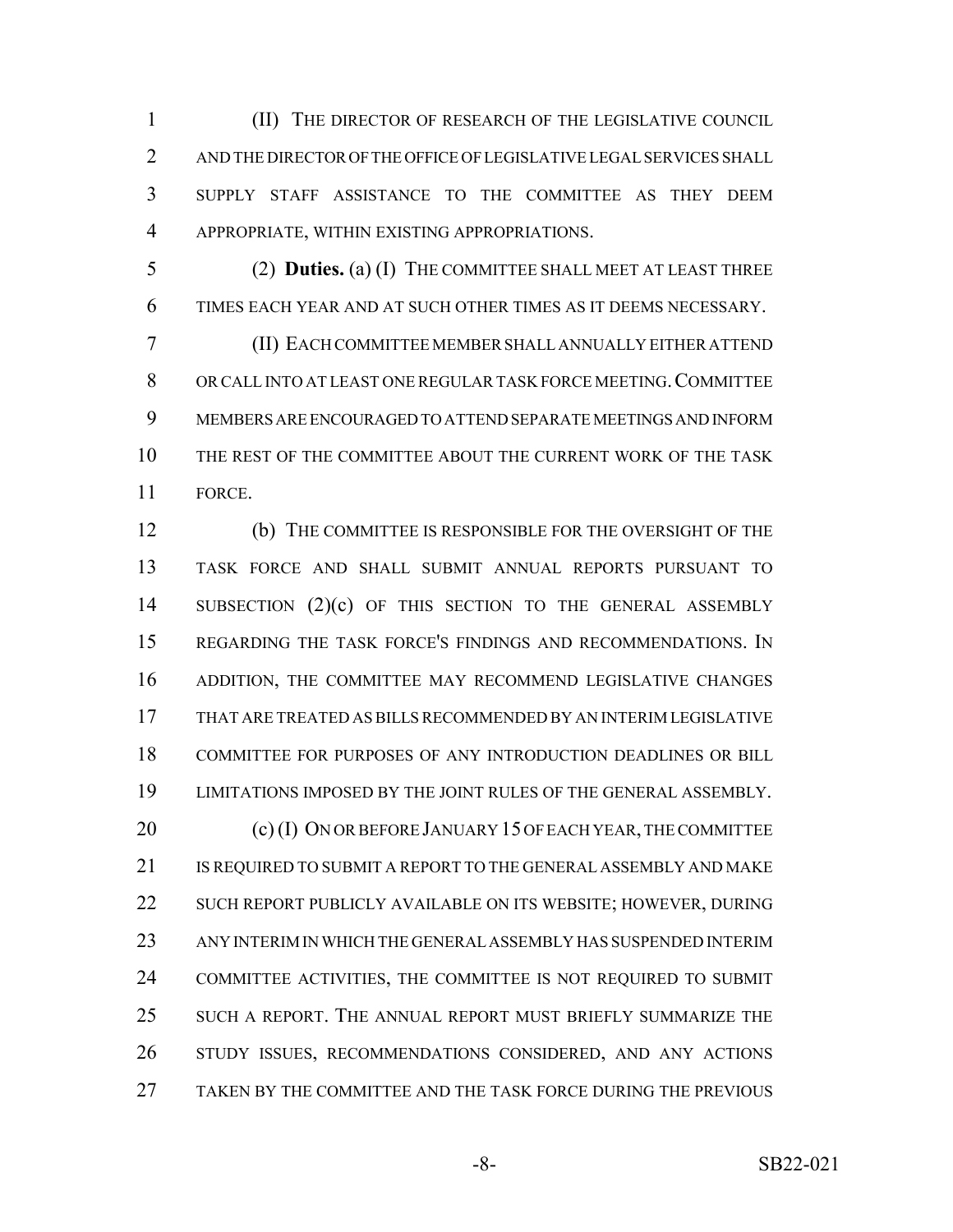YEAR.

 (II) THE REPORT MUST COMPLY WITH THE PROVISIONS OF SECTION 24-1-136 (9). NOTWITHSTANDING SECTION 24-1-136 (11)(a)(I), THE REQUIREMENT IN THIS SECTION TO REPORT TO THE GENERAL ASSEMBLY CONTINUES INDEFINITELY.

 **18-1.9-104. Task force concerning the treatment of persons with behavioral health disorders in the criminal and juvenile justice systems - creation - membership - duties.** (1) **Creation.** THERE IS CREATED A TASK FORCE CONCERNING THE TREATMENT OF PERSONS WITH BEHAVIORAL HEALTH DISORDERS IN THE CRIMINAL AND JUVENILE JUSTICE SYSTEMS. THE TASK FORCE CONSISTS OF TWENTY-NINE MEMBERS 12 APPOINTED AS PROVIDED IN SUBSECTION (2) OF THIS SECTION AND ANY 13 STAFF SUPPORT AS PROVIDED FOR IN SECTION 18-1.9-105.

 (2) **Membership - terms.** (a) THE CHIEF JUSTICE OF THE COLORADO SUPREME COURT SHALL APPOINT TWO MEMBERS WHO REPRESENT THE JUDICIAL DEPARTMENT, ONE OF WHOM REPRESENTS THE 17 DIVISION OF PROBATION WITHIN THE DEPARTMENT. BEGINNING JULY 1, 2022, MEMBERS APPOINTED PURSUANT TO THIS SUBSECTION (2)(a) MAY SERVE NO MORE THAN TWO CONSECUTIVE TWO-YEAR TERMS.NOTHING IN THIS SECTION PROHIBITS THE CHIEF JUSTICE FROM APPOINTING MEMBERS WHO SERVED ON THE PREVIOUS TASK FORCE.

 (b) THE FOLLOWING EXECUTIVE BRANCH AGENCIES, DIVISIONS, 23 AND OFFICES SHALL APPOINT OR REAPPOINT FROM THE PREVIOUS TASK 24 FORCE ELEVEN MEMBERS. BEGINNING JULY 1, 2022, MEMBERS APPOINTED PURSUANT TO THIS SUBSECTION (2)(b) MAY SERVE NO MORE THAN TWO 26 CONSECUTIVE TWO-YEAR TERMS. NOTHING IN THIS SECTION PROHIBITS THE EXECUTIVE BRANCH AGENCIES LISTED FROM APPOINTING MEMBERS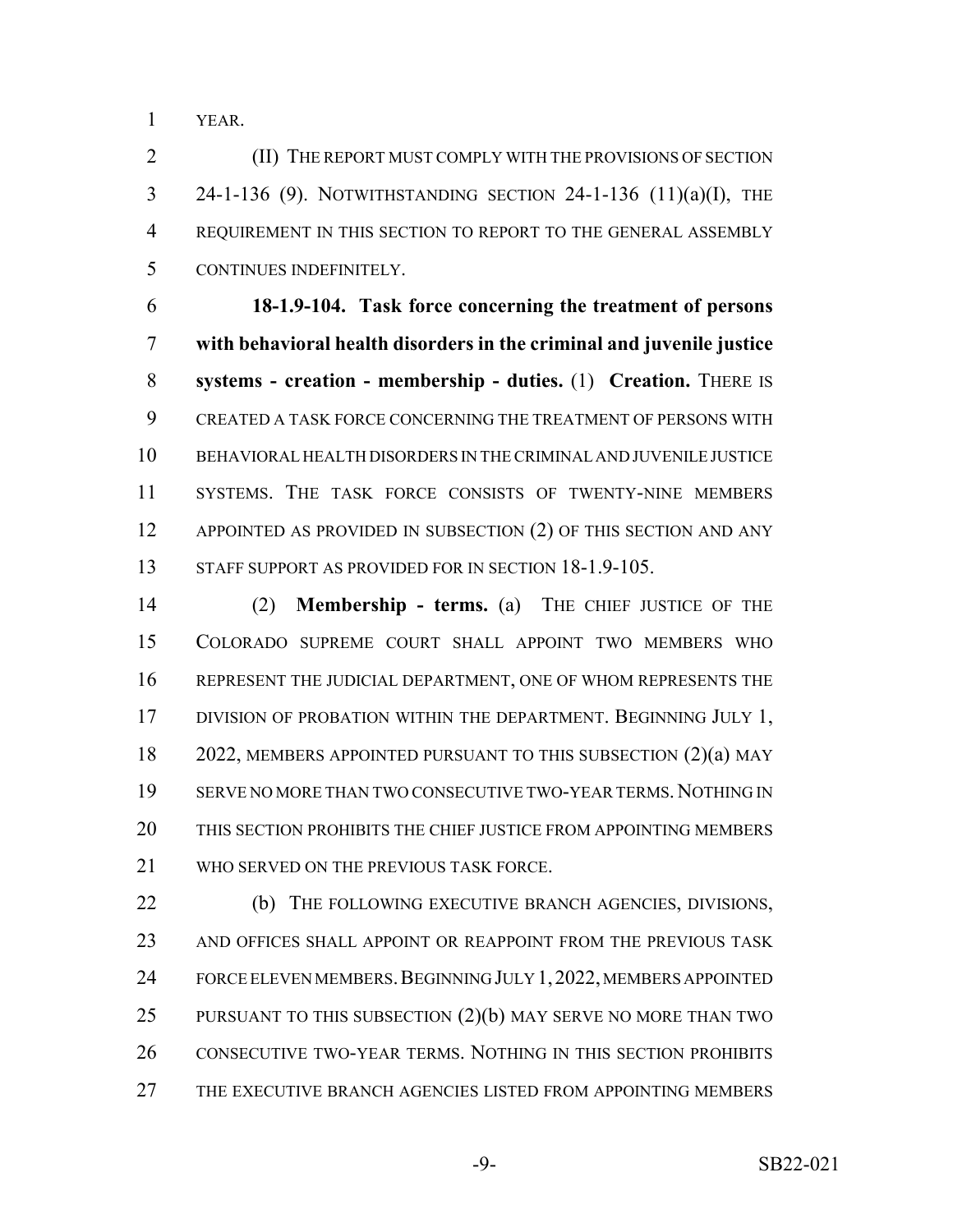WHO SERVED ON THE PREVIOUS TASK FORCE.THE FOLLOWING EXECUTIVE BRANCH AGENCIES SHALL APPOINT A REPRESENTATIVE ON OR BEFORE AUGUST 1, 2022:

 (I) THE DIRECTOR OF THE DIVISION OF CRIMINAL JUSTICE IN THE DEPARTMENT OF PUBLIC SAFETY SHALL APPOINT ONE MEMBER TO REPRESENT THE DIVISION;

 (II) THE DIRECTOR OF THE DIVISION OF PAROLE IN THE DEPARTMENT OF CORRECTIONS SHALL APPOINT ONE MEMBER TO 9 REPRESENT THE DIVISION;

 (III) THE DEPARTMENT OF HUMAN SERVICES SHALL APPOINT THREE MEMBERS AS FOLLOWS:

 (A) THE DIRECTOR OF THE OFFICE OF BEHAVIORAL HEALTH SHALL 13 APPOINT ONE MEMBER TO REPRESENT THE OFFICE;

**(B)** THE DIRECTOR OF THE DIVISION OF YOUTH SERVICES SHALL 15 APPOINT ONE MEMBER TO REPRESENT THE DIVISION; AND

**(C)** THE DIRECTOR OF THE UNIT WITHIN THE DEPARTMENT OF HUMAN SERVICES THAT IS RESPONSIBLE FOR CHILD WELFARE SERVICES SHALL APPOINT ONE MEMBER TO REPRESENT THE UNIT;

 (IV) THE EXECUTIVE DIRECTOR OF THE DEPARTMENT OF EDUCATION SHALL APPOINT ONE MEMBER TO REPRESENT THE DEPARTMENT;

**(V)** THE ATTORNEY GENERAL SHALL APPOINT ONE MEMBER TO 23 REPRESENT THE ATTORNEY GENERAL'S OFFICE;

24 (VI) THE EXECUTIVE DIRECTOR OF THE DEPARTMENT OF HEALTH CARE POLICY AND FINANCING SHALL APPOINT ONE MEMBER TO REPRESENT 26 THE DEPARTMENT;

27 (VII) THE EXECUTIVE DIRECTOR OF THE DEPARTMENT OF LABOR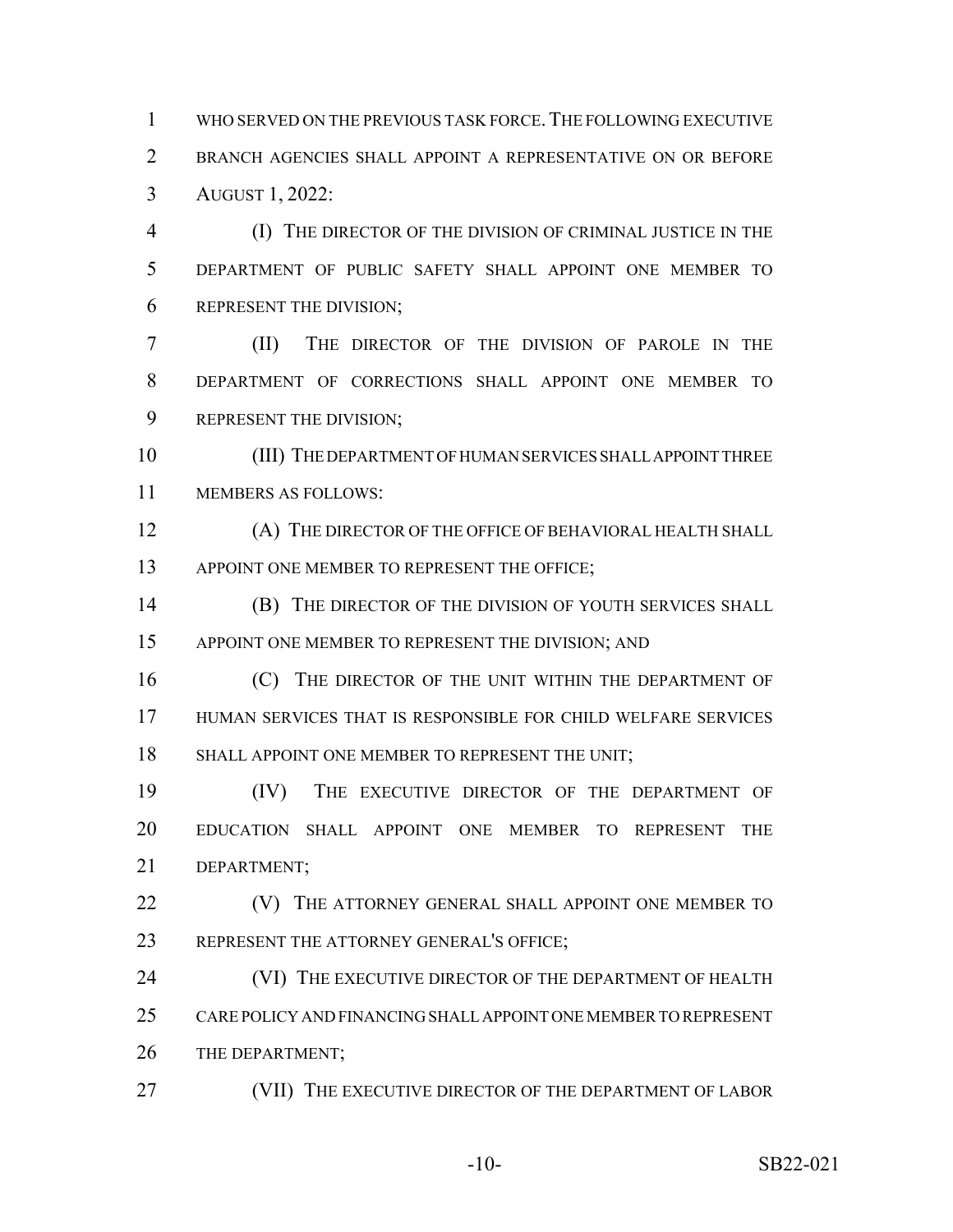AND EMPLOYMENT SHALL APPOINT ONE MEMBER TO REPRESENT THE DEPARTMENT;

 (VIII) THE DIRECTOR OF THE OFFICE OF THE CHILD'S REPRESENTATIVE SHALL APPOINT ONE MEMBER TO REPRESENT THE OFFICE; AND

 (IX) THE DIRECTOR OF THE OFFICE OF THE ALTERNATE DEFENSE COUNSEL SHALL APPOINT ONE MEMBER TO REPRESENT THE OFFICE.

 (c) THE CHAIR AND VICE-CHAIR OF THE LEGISLATIVE OVERSIGHT COMMITTEE SHALL APPOINT OR REAPPOINT FROM THE PREVIOUS TASK FORCE SIXTEEN ADDITIONAL MEMBERS.COMMITTEE STAFF IS RESPONSIBLE FOR PUBLICLY ANNOUNCING VACANCIES FOR THE FOLLOWING POSITIONS, 12 AND REQUESTING CANDIDATES SUBMIT A LETTER OF INTEREST FOR THE SPECIFIC POSITION, SO THAT THE LETTERS OF INTEREST ARE DUE NO LATER THAN ONE WEEK AFTER THE EFFECTIVE DATE OF THIS SECTION. THE LEGISLATIVE OVERSIGHT COMMITTEE, BY MAJORITY VOTE, SHALL APPROVE THE APPOINTMENTS FOR THESE POSITIONS. BEGINNING JULY 1, 2022, 17 MEMBERS APPOINTED PURSUANT TO THIS SUBSECTION (2)(c) MAY SERVE NO MORE THAN TWO TWO-YEAR TERMS. NOTHING IN THIS SECTION PROHIBITS THE LEGISLATIVE OVERSIGHT COMMITTEE FROM APPOINTING MEMBERS WHO SERVED ON THE PREVIOUS TASK FORCE. THE TASK FORCE MEMBERS TO BE APPOINTED PURSUANT TO THIS SUBSECTION (2)(c) INCLUDE:

 (I) TWO MEMBERS WHO REPRESENT LOCAL LAW ENFORCEMENT 24 AGENCIES, ONE OF WHOM IS IN ACTIVE SERVICE AS A POLICE OFFICER IN THE STATE, AND THE OTHER IS IN ACTIVE SERVICE AS A SHERIFF IN THE STATE;

**(II) TWO MEMBERS FROM COUNTY DEPARTMENTS OF HUMAN OR** 

-11- SB22-021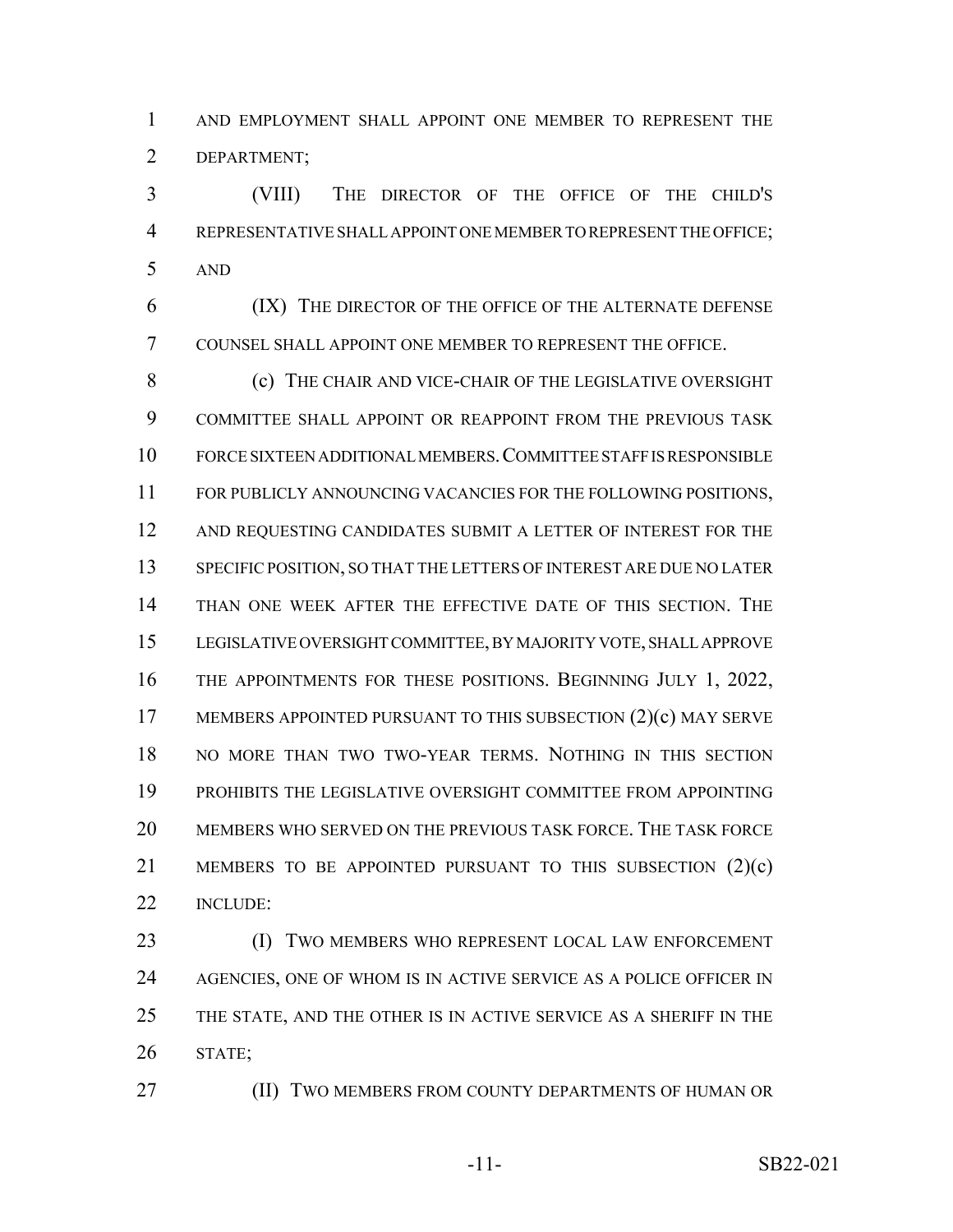SOCIAL SERVICES, ONE OF WHOM REPRESENTS A RURAL COLORADO PERSPECTIVE;

 (III) ONE MEMBER WHO REPRESENTS DISTRICT ATTORNEYS WITHIN THE STATE;

 (IV) TWO MEMBERS WHO REPRESENT THE CRIMINAL DEFENSE BAR WITHIN THE STATE, ONE OF WHOM HAS EXPERIENCE REPRESENTING JUVENILES IN THE JUVENILE JUSTICE SYSTEM;

 (V) TWO MEMBERS WHO ARE LICENSED MENTAL HEALTH PROFESSIONALS PRACTICING WITHIN THE STATE, ONE OF WHOM HAS 10 EXPERIENCE TREATING JUVENILES:

 (VI) ONE MEMBER WHO IS FROM A COMMUNITY MENTAL HEALTH CENTER WITHIN THE STATE;

 (VII) ONE MEMBER WHO HAS KNOWLEDGE OF PUBLIC BENEFITS 14 AND PUBLIC HOUSING WITHIN THE STATE;

 (VIII) ONE MEMBER WHO IS A MENTAL HEALTH PROFESSIONAL 16 PRACTICING IN FORENSIC ENVIRONMENTS;

(IX) THREE MEMBERS OF THE PUBLIC AS FOLLOWS:

 (A) ONE MEMBER WHO IS LIVING WITH A BEHAVIORAL HEALTH DISORDER AND HAS BEEN INVOLVED IN THE CRIMINAL OR JUVENILE 20 JUSTICE SYSTEM IN THE STATE;

 (B) ONE MEMBER WHO HAS AN ADULT FAMILY MEMBER WHO HAS A BEHAVIORAL HEALTH DISORDER AND WHO IS OR WAS INVOLVED IN THE 23 CRIMINAL JUSTICE SYSTEM IN THE STATE; AND

**(C)** ONE MEMBER WHO IS THE PARENT OF A CHILD WHO HAS A BEHAVIORAL HEALTH DISORDER AND WHO IS OR WAS INVOLVED IN THE 26 JUVENILE JUSTICE SYSTEM IN THE STATE; AND

**(X) ONE MEMBER WHO REPRESENTS A NONPROFIT ORGANIZATION**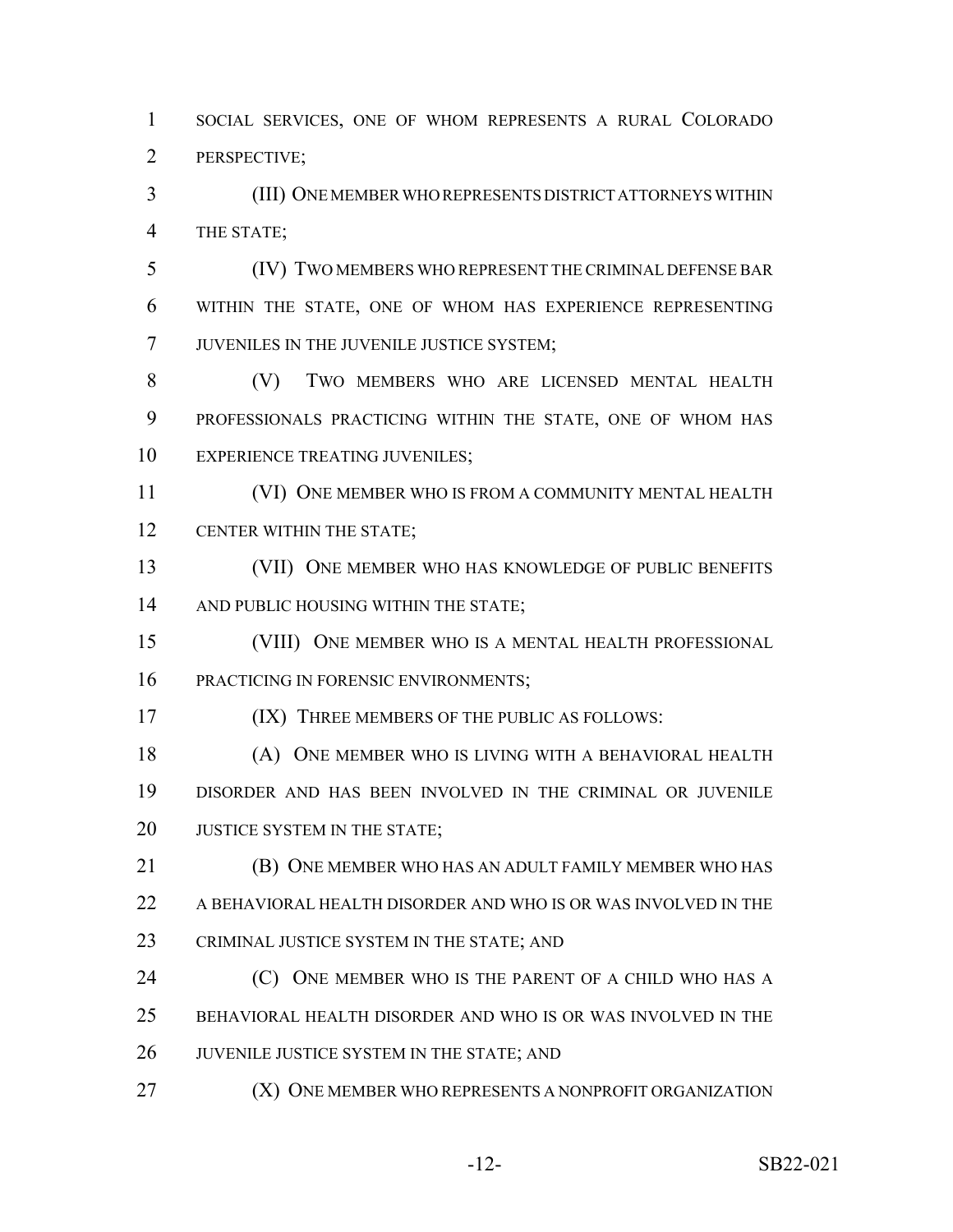THAT WORKS ON STATEWIDE LEGISLATION AND ORGANIZING COLORADANS TO PROMOTE BEHAVIORAL, MENTAL, AND PHYSICAL HEALTH NEEDS.

3 (d) (I) A VACANCY OCCURRING IN A POSITION APPOINTED BY THE CHIEF JUSTICE OF THE COLORADO SUPREME COURT PURSUANT TO SUBSECTION (2)(a) OF THIS SECTION MUST BE FILLED AS SOON AS POSSIBLE BY THE CHIEF JUSTICE OF THE COLORADO SUPREME COURT IN ACCORDANCE WITH THE LIMITATIONS SPECIFIED IN SUBSECTION (2)(a) OF THIS SECTION. IN ADDITION, THE CHIEF JUSTICE OF THE COLORADO SUPREME COURT MAY REMOVE AND REPLACE ANY APPOINTMENT TO THE TASK FORCE MADE PURSUANT TO SUBSECTION (2)(a) OF THIS SECTION.

 (II) A VACANCY OCCURRING IN A POSITION THAT IS APPOINTED BY AN EXECUTIVE BRANCH AGENCY PURSUANT TO SUBSECTION (2)(b) OF THIS SECTION MUST BE FILLED AS SOON AS POSSIBLE BY THE INITIAL APPOINTING EXECUTIVE BRANCH AGENCY. IN ADDITION, THE INITIAL APPOINTING EXECUTIVE BRANCH AGENCY MAY REMOVE AND REPLACE ANY APPOINTMENT IT MADE TO THE TASK FORCE MADE PURSUANT TO 17 SUBSECTION (2)(b) OF THIS SECTION.

 (III) A VACANCY OCCURRING IN A POSITION FILLED BY THE CHAIR AND VICE-CHAIR OF THE COMMITTEE PURSUANT TO SUBSECTION (2)(c) OF THIS SECTION MUST BE FILLED AS SOON AS POSSIBLE BY THE CHAIR AND VICE-CHAIR OF THE COMMITTEE IN ACCORDANCE WITH THE LIMITATIONS 22 SPECIFIED IN SUBSECTION  $(2)(c)$  OF THIS SECTION. IN ADDITION, THE CHAIR 23 AND VICE-CHAIR OF THE COMMITTEE MAY REMOVE AND REPLACE ANY 24 APPOINTMENT TO THE TASK FORCE MADE PURSUANT TO SUBSECTION (2)(c) OF THIS SECTION.

 (e) IN MAKING APPOINTMENTS TO THE TASK FORCE, THE APPOINTING AUTHORITIES SHALL ENSURE THAT THE MEMBERSHIP OF THE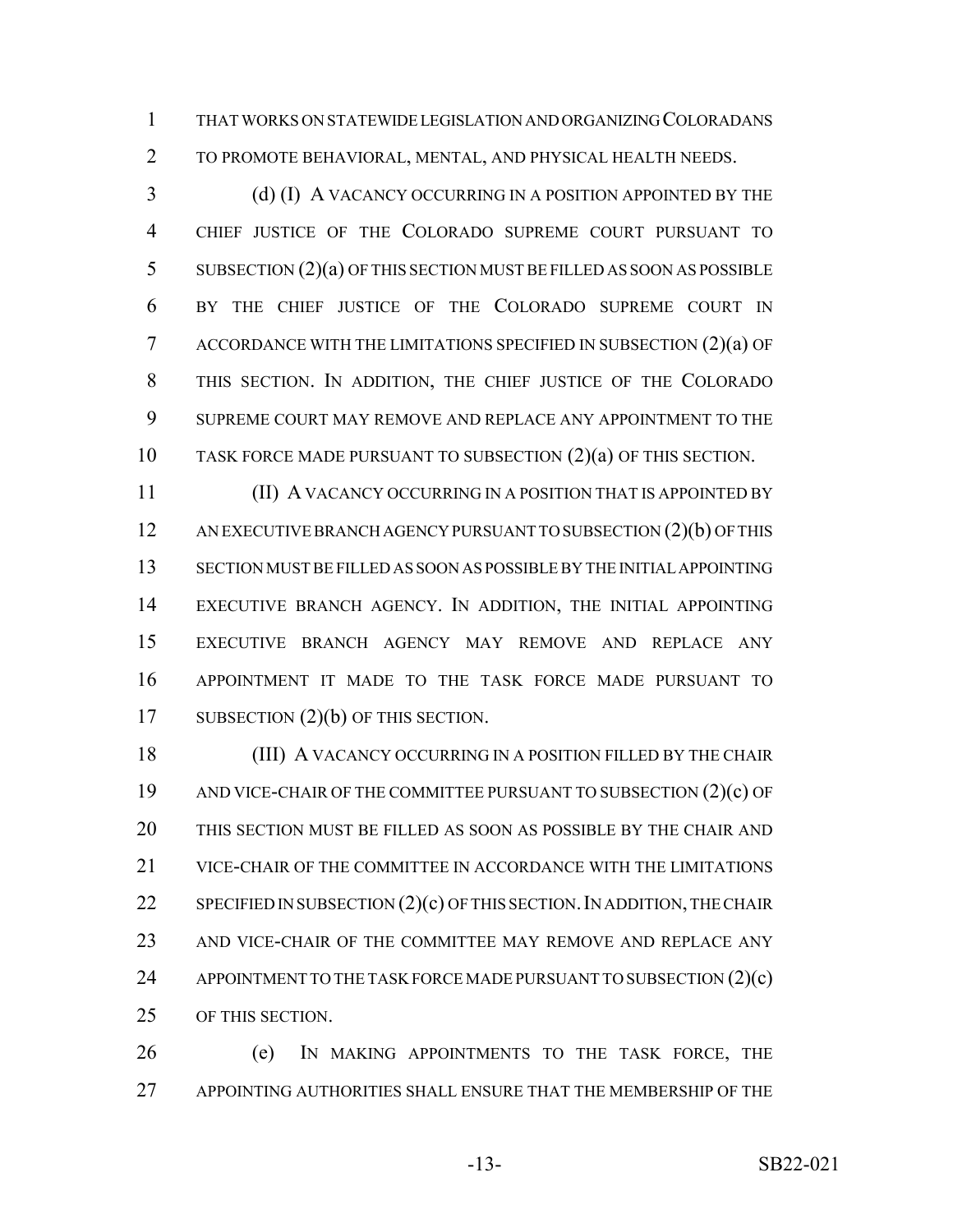TASK FORCE INCLUDES PERSONS WHO HAVE EXPERIENCE WITH OR INTEREST IN THE STUDY AREAS OF THE TASK FORCE AS SET FORTH IN SUBSECTION (3) OF THIS SECTION; PERSONS WHO REFLECT THE ETHNIC, CULTURAL, AND GENDER DIVERSITY OF THE STATE; REPRESENTATION OF ALL AREAS OF THE STATE; AND, TO THE EXTENT PRACTICABLE, PERSONS WITH DISABILITIES.

 (f) (I) ALL TASK FORCE MEMBERS ARE EXPECTED TO SEEK INPUT FROM THE VARIOUS NETWORKS OR ORGANIZATIONAL STRUCTURES OF THE BODY THEY REPRESENT, IF ANY. EVERY EXECUTIVE BRANCH AGENCY IS ENCOURAGED TO NOMINATE A REPRESENTATIVE WHO CAN PARTICIPATE IN MAKING TASK FORCE SUBJECT MATTER EXPERT RECOMMENDATIONS, YET STILL APPROPRIATELY REPRESENT THE EXECUTIVE BRANCH AGENCY'S CONSTITUENCY.

 (II) IN ORDER TO ADVANCE THE WORK OF THE TASK FORCE, TASK FORCE MEMBERS ARE ENCOURAGED TO PARTICIPATE IN DECISION-MAKING, WITH THE UNDERSTANDING THAT INDIVIDUAL VOTES ON TASK FORCE ISSUES ARE BASED ON SUBJECT MATTER EXPERTISE AND DO NOT COMMIT REPRESENTATIVE AGENCIES OR ORGANIZATIONS TO ANY POSITION OR ACTION. TASK FORCE MEMBERS SHALL ADHERE TO ANY AGREED-UPON PROCEDURAL RULES AND GUIDELINES.

 (g) MEMBERS OF THE TASK FORCE SERVE WITHOUT 22 COMPENSATION. HOWEVER, MEMBERS OF THE TASK FORCE APPOINTED 23 PURSUANT TO SUBSECTION (2)(c) OF THIS SECTION MAY RECEIVE REIMBURSEMENT FOR ACTUAL AND NECESSARY EXPENSES ASSOCIATED WITH THEIR DUTIES ON THE TASK FORCE.

 (3) **Issues for study.** (a) THE TASK FORCE SHALL STUDY BEHAVIORAL HEALTH ISSUES WITHIN ITS SCOPE FOR PERSONS INVOLVED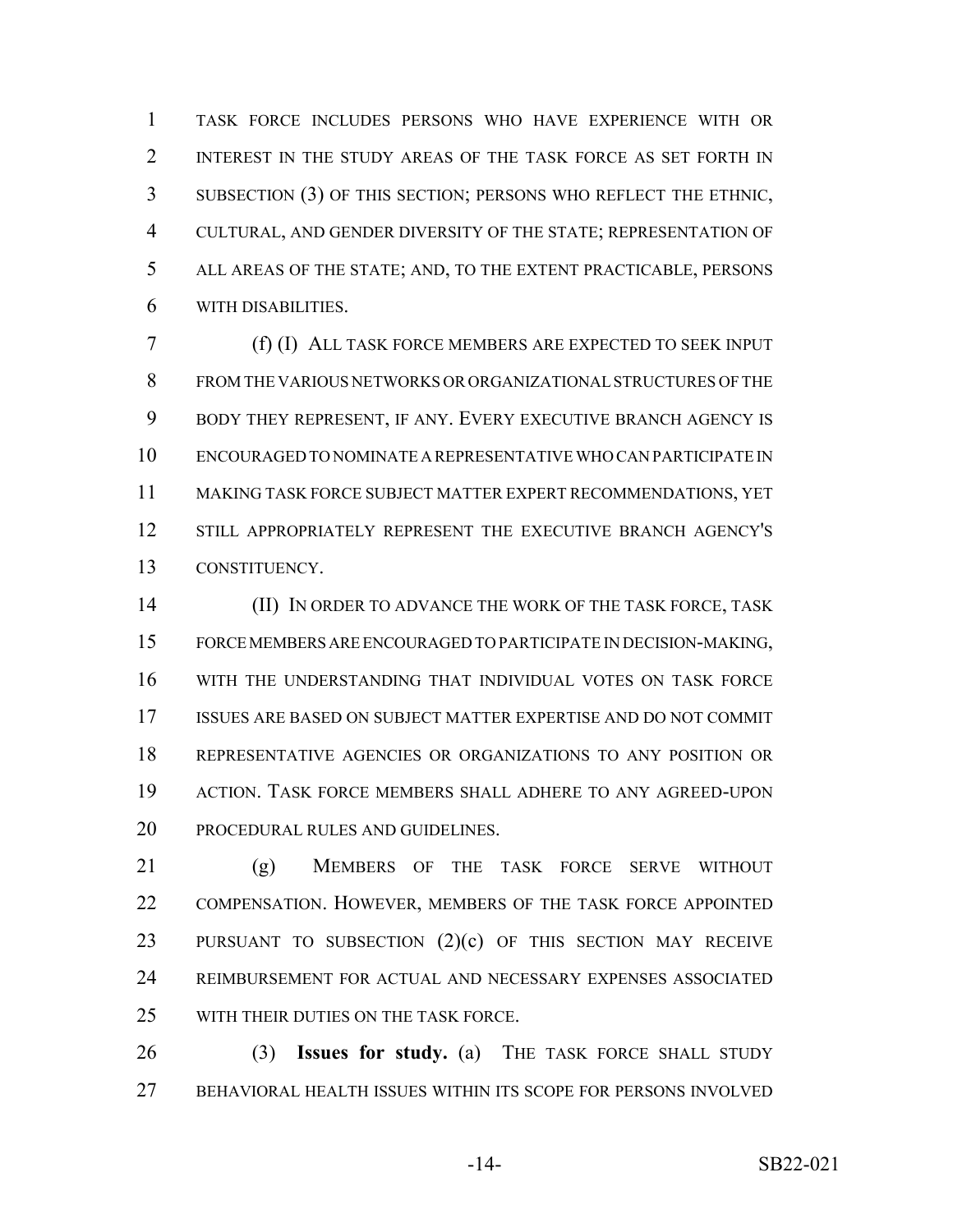WITH THE CRIMINAL AND JUVENILE JUSTICE SYSTEMS, AS ANNUALLY DEFINED IN WRITING BY THE COMMITTEE EVERY YEAR ON OR BEFORE JANUARY 30, AND SHALL DEVELOP AND PROPOSE POLICY MODIFICATIONS FOR COMMITTEE CONSIDERATION.

 (b) THE REQUIREMENTS SET FORTH IN THIS SUBSECTION (3) DO NOT PROHIBIT THE TASK FORCE, AT ANY TIME DURING ITS EXISTENCE, FROM REQUESTING PERMISSION FROM THE COMMITTEE TO STUDY, PRESENT FINDINGS, AND MAKE RECOMMENDATIONS ON ANY ISSUE RELATED TO THE 9 SCOPE OF THE TASK FORCE AND OVERSIGHT COMMITTEE.

 (c) THE TASK FORCE SHALL STUDY BEST AND PROMISING PRACTICES TO PROMOTE POSITIVE SOCIAL AND EMOTIONAL OUTCOMES FOR INDIVIDUALS WITH BEHAVIORAL HEALTH DISORDERS WHO ARE INVOLVED OR AT RISK OF CONTINUED INVOLVEMENT IN THE CRIMINAL OR JUVENILE JUSTICE SYSTEMS, WITH THE FOCUS ON BETTER UNDERSTANDING AND ADDRESSING NECESSARY RESOURCES AND ACTIONS FOR IMPLEMENTATION TO PREVENT INITIAL OR CONTINUED INVOLVEMENT WITH THE CRIMINAL OR JUVENILE JUSTICE SYSTEMS.

18 (d) IN EVALUATING THE ISSUES SET FORTH IN SUBSECTION (3)(a) OF THIS SECTION, THE TASK FORCE SHALL SPECIFICALLY CONSIDER THE FOLLOWING RELATED ISSUES, INCLUDING:

 (I) EARLY IDENTIFICATION OF AND INTERVENTION STRATEGIES FOR INDIVIDUALS WHO ARE AT A HIGHER RISK OF CONTINUED INVOLVEMENT WITH THE CRIMINAL OR JUVENILE JUSTICE SYSTEM DUE TO ESTABLISHED 24 OR DEVELOPING BEHAVIORAL HEALTH CONCERNS;

**(II)** THE PROMOTION OF RESILIENCE AND HEALTH FOR PERSONS ALREADY EXPERIENCING INVOLVEMENT OR WHO ARE AT RISK OF CONTINUING INVOLVEMENT WITH THE CRIMINAL OR JUVENILE JUSTICE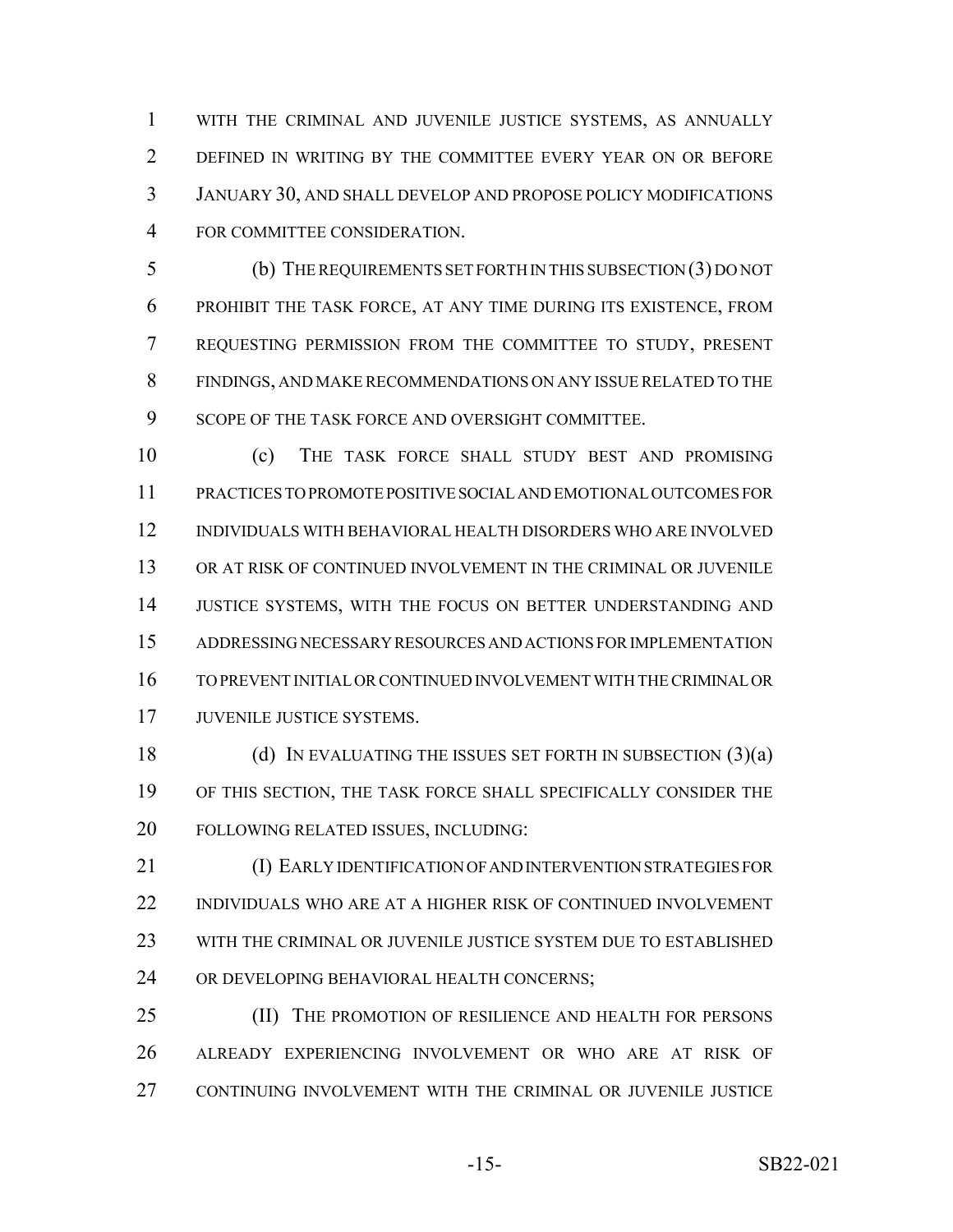1 SYSTEM DUE TO BEHAVIORAL HEALTH CONCERNS;

 (III) THE INTERSECTION OF BEHAVIORAL HEALTH DISORDERS AND THE INVOLVEMENT OR RISK OF CONTINUED INVOLVEMENT IN THE JUVENILE OR CRIMINAL JUSTICE SYSTEMS, WITH A SPECIFIC FOCUS ON DIVERTING PERSONS WITH MENTAL HEALTH, SUBSTANCE USE, OR CO-OCCURRING DISORDERS AWAY FROM THE RISK OF CONTINUED JUVENILE OR CRIMINAL JUSTICE INVOLVEMENT; AND

 (IV) ISSUES RELATING TO PERSONS WITH BEHAVIORAL HEALTH DISORDERS WHO ARE ALREADY INVOLVED IN THE CRIMINAL OR JUVENILE JUSTICE SYSTEM, UTILIZING SAFE AND EFFECTIVE INTERVENTIONS WITH A FOCUS ON PREVENTING FURTHER INVOLVEMENT, PROMOTING GOOD HEALTH OUTCOMES UPON RELEASE, AND ENHANCING RECOVERY SUCCESS. (4) **Additional duties of the task force.** THE TASK FORCE SHALL ANNUALLY DELIVER POLICY AND LEGISLATIVE RECOMMENDATIONS TO THE

 COMMITTEE PURSUANT TO THIS SECTION. IN ADDITION, THE TASK FORCE SHALL:

 (a) ON OR BEFORE AUGUST 1 OF EACH YEAR, SELECT A CHAIR AND VICE-CHAIR FROM AMONG ITS MEMBERS;

 (b) MEET AT LEAST SIX TIMES EACH YEAR, OR MORE OFTEN AS 20 DIRECTED BY THE CHAIR OF THE COMMITTEE;

 (c) ESTABLISH ORGANIZATIONAL AND PROCEDURAL RULES FOR THE OPERATION OF THE TASK FORCE AND FOR COLLABORATION WITH THE COMMITTEE;

24 (d) DESIGNATE SPECIFIC TASK FORCE MEMBERS RESPONSIBLE FOR COLLABORATING WITH AND OBTAINING INPUT FROM OTHER GROUPS, TASK FORCES, OR STATEWIDE INITIATIVES THAT COMPLEMENT OR RELATE TO 27 THE TASK FORCE'S IDENTIFIED AREAS OF STUDY;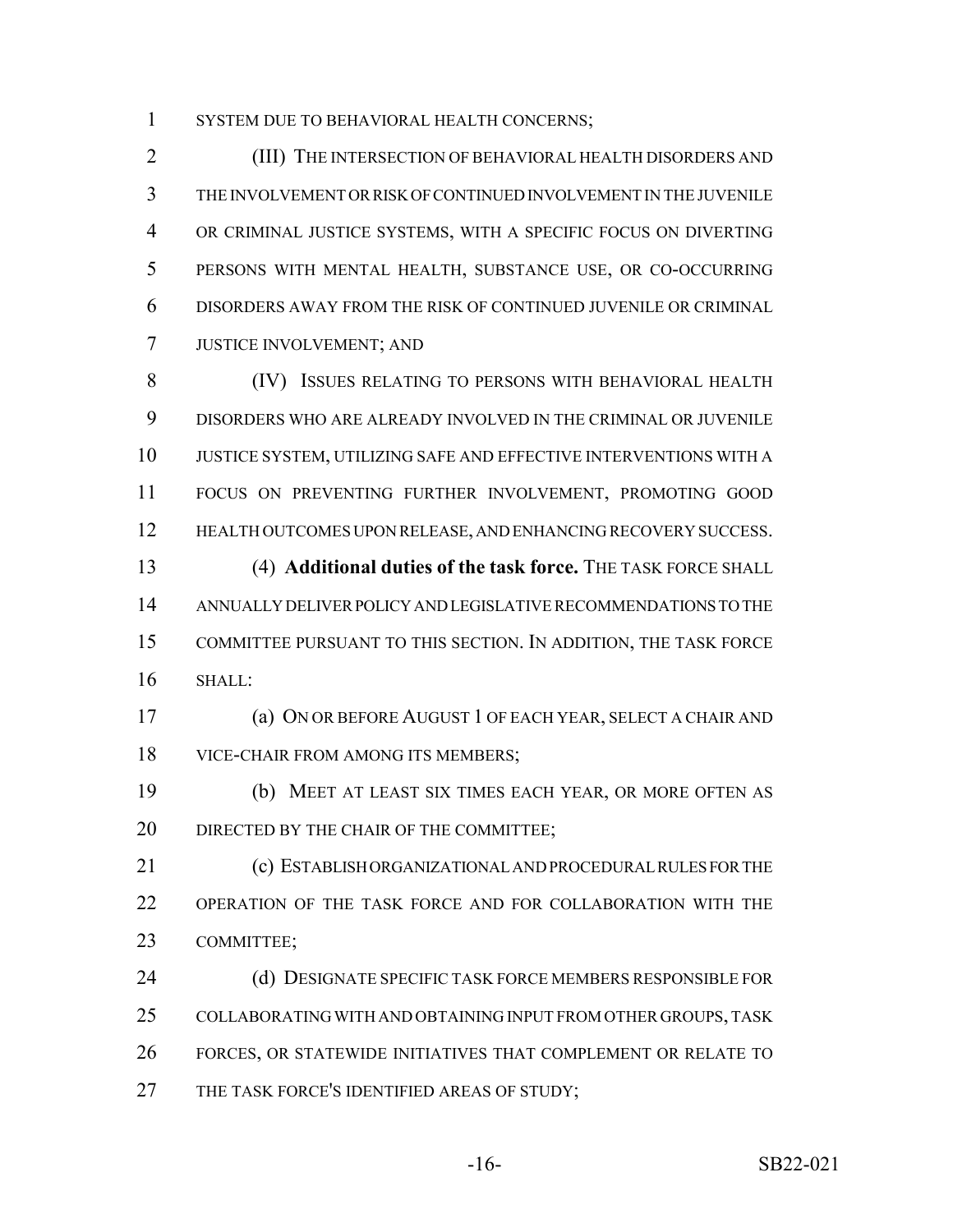(e) CREATE SUBCOMMITTEES AS NEEDED TO CARRY OUT THE 2 DUTIES OF THE TASK FORCE. THE SUBCOMMITTEES MAY CONSIST, IN PART, OF PERSONS WHO ARE NOT MEMBERS OF THE TASK FORCE. SUCH PERSONS MAY VOTE ON ISSUES BEFORE THE SUBCOMMITTEE BUT ARE NOT ENTITLED TO A VOTE AT TASK FORCE MEETINGS.

 (f) STUDY THE IMPLEMENTATION OF COMMITTEE LEGISLATION PASSED BY THE GENERAL ASSEMBLY;

 (g) UPON REQUEST BY A COMMITTEE MEMBER, PROVIDE EVIDENCE-BASED FEEDBACK ON THE POTENTIAL BENEFITS OR CONSEQUENCES OF A LEGISLATIVE OR OTHER POLICY PROPOSAL NOT DIRECTLY AFFILIATED WITH OR GENERATED BY THE TASK FORCE. THE FEEDBACK MUST BE DELIVERED WITHIN TWO WEEKS TO THE ENTIRE COMMITTEE AND REMAIN AS CONCISE AS POSSIBLE WHILE CAPTURING ANY AVAILABLE EVIDENCE.IF THE TASK FORCE CANNOT IDENTIFY EVIDENCE TO EFFECTIVELY INFORM A RESPONSE, THE FEEDBACK WILL INDICATE A LACK OF EVIDENCE AND REPORT ON ANY ACTIONS TAKEN.

 (h) (I) ON OR BEFORE AUGUST 1 OF EACH YEAR, PREPARE AND SUBMIT TO THE COMMITTEE, A REPORT THAT, AT A MINIMUM, INCLUDES: (A) ISSUES STUDIED BY THE TASK FORCE, AS WELL AS FINDINGS FOR LEGISLATIVE OR OTHER RECOMMENDATIONS;

 (B) LEGISLATIVE OR POLICY PROPOSALS OF THE TASK FORCE THAT 22 IDENTIFY THE POLICY ISSUES INVOLVED, THE AGENCIES RESPONSIBLE FOR THE IMPLEMENTATION OF THE CHANGES, AND THE FUNDING SOURCES REQUIRED FOR IMPLEMENTATION;

 (C) A SUMMARY OF TASK FORCE MEETING ACTIVITIES AND DISCUSSIONS;

(D) ANY EVIDENCE-BASED FEEDBACK PROVIDED TO THE

-17- SB22-021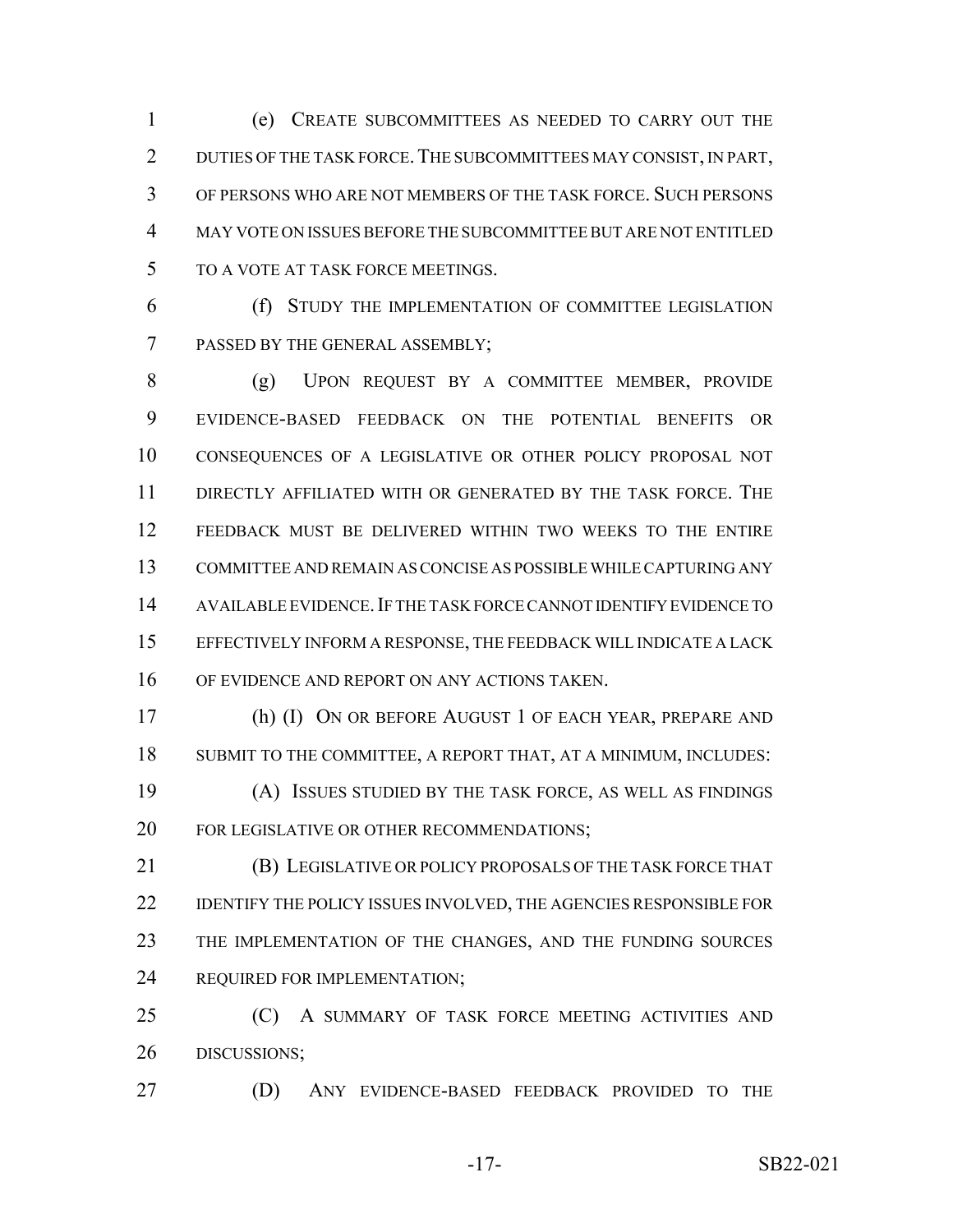1 COMMITTEE PURSUANT TO SUBSECTION  $(4)(g)$  OF THIS SECTION; AND

 (E) A SUMMARY OF EFFORTS MADE TO COMMUNICATE, COLLABORATE, OR COORDINATE WITH OTHER GROUPS, TASK FORCES, OR STATE INITIATIVES.

 (II) THE TASK FORCE MAY POST THE REPORT ON THE COMMITTEE'S WEBSITE.

 (5) **Coordination.** THE TASK FORCE MAY WORK WITH OTHER GROUPS, TASK FORCES, OR STATEWIDE INITIATIVES THAT ARE PURSUING ISSUES AND POLICY INITIATIVES SIMILAR TO THOSE ADDRESSED IN SUBSECTION (3) OF THIS SECTION. THE TASK FORCE MAY DEVELOP RELATIONSHIPS WITH OTHER TASK FORCES, COMMITTEES, AND ORGANIZATIONS TO LEVERAGE EFFICIENT POLICY-MAKING OPPORTUNITIES THROUGH COLLABORATIVE EFFORTS.

 (6) NOTWITHSTANDING ANY PROVISION OF THIS SECTION, THE TASK FORCE IS NOT REQUIRED TO MEET, SUBMIT ANNUAL POLICY AND LEGISLATIVE RECOMMENDATIONS, OR SUBMIT AN ANNUAL REPORT TO THE COMMITTEE DURING ANY INTERIM IN WHICH THE GENERAL ASSEMBLY HAS SUSPENDED INTERIM COMMITTEE ACTIVITIES.

 **18-1.9-105. Task force funding - staff support.** (1) THE LEGISLATIVE COUNCIL STAFF SHALL SUPPLY STAFF ASSISTANCE, WITHIN EXISTING APPROPRIATIONS, TO THE TASK FORCE AS THE COMMITTEE 22 DEEMS APPROPRIATE. IF EXISTING APPROPRIATIONS ARE NOT ADEQUATE TO SUPPLY STAFF ASSISTANCE THROUGH THE LEGISLATIVE COUNCIL STAFF, THE DIRECTOR OF LEGISLATIVE COUNCIL STAFF SHALL REQUEST ADDITIONAL NECESSARY FUNDING IN ITS ANNUAL BUDGET REQUEST.

26 (2) THE DIVISION OF CRIMINAL JUSTICE IN THE DEPARTMENT OF PUBLIC SAFETY, THE OFFICE OF BEHAVIORAL HEALTH IN THE DEPARTMENT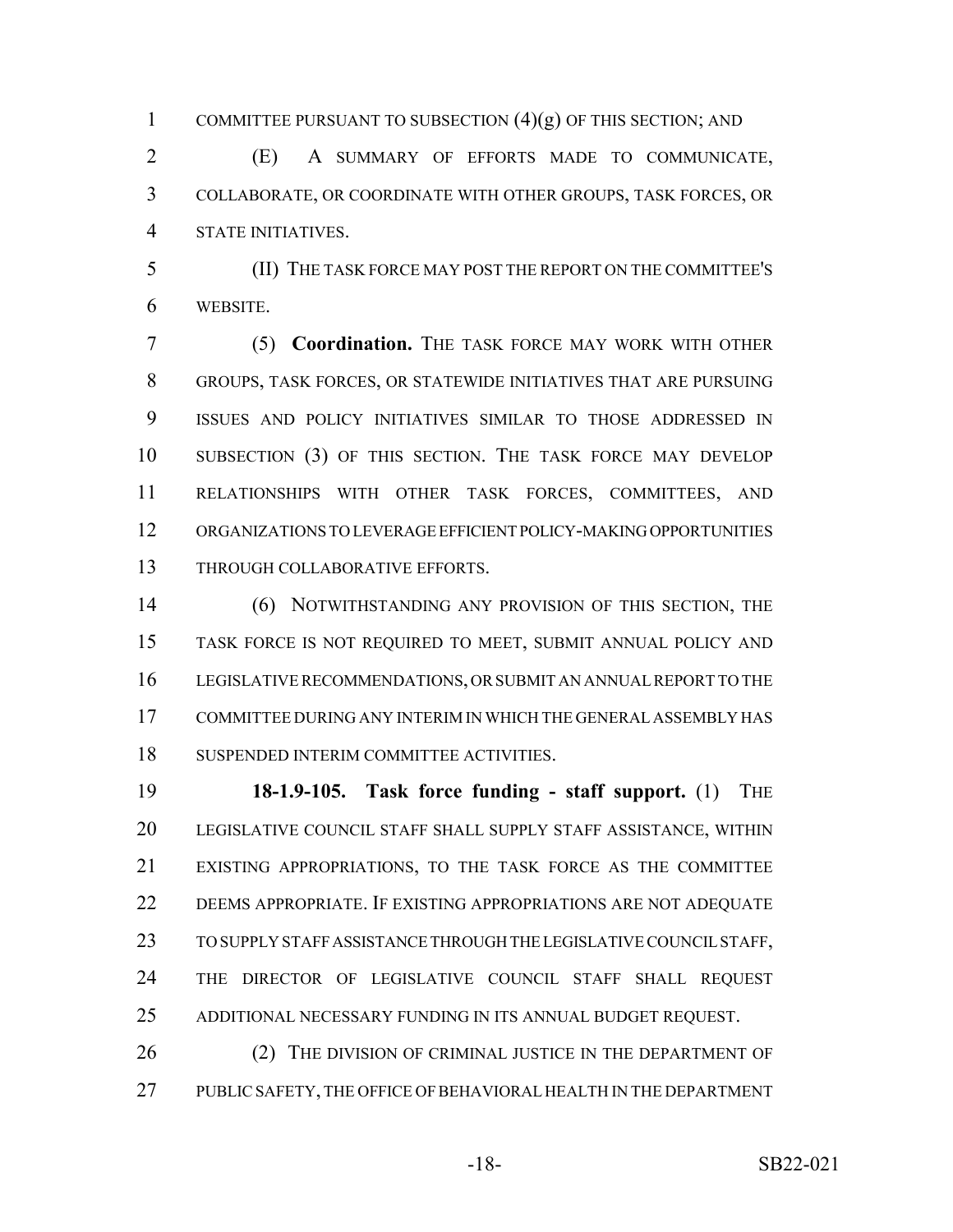OF HUMAN SERVICES, AND ANY STATE DEPARTMENT OR AGENCY WITH AN ACTIVE REPRESENTATIVE ON THE TASK FORCE ARE AUTHORIZED TO RECEIVE AND EXPEND GIFTS, GRANTS, AND DONATIONS, INCLUDING DONATIONS OF IN-KIND SERVICES FOR STAFF SUPPORT, FROM ANY PUBLIC OR PRIVATE ENTITY FOR ANY DIRECT OR INDIRECT COSTS ASSOCIATED WITH THE DUTIES OF THE TASK FORCE.

 **18-1.9-106. Treatment of persons with behavioral health disorders in the criminal and juvenile justice systems fund.** (1) THE TREATMENT OF PERSONS WITH BEHAVIORAL HEALTH DISORDERS IN THE CRIMINAL AND JUVENILE JUSTICE SYSTEMS FUND, REFERRED TO IN THIS SECTION AS THE "FUND", IS CREATED IN THE STATE TREASURY. THE FUND CONSISTS OF MONEY APPROPRIATED OR TRANSFERRED TO THE FUND BY THE GENERAL ASSEMBLY AND ANY PRIVATE AND PUBLIC FUNDS RECEIVED THROUGH GIFTS, GRANTS, OR DONATIONS FOR THE PURPOSE OF IMPLEMENTING THE PROVISIONS OF THIS ARTICLE 1.9.MONEY IN THE FUND IS SUBJECT TO ANNUAL APPROPRIATION BY THE GENERAL ASSEMBLY FOR THE DIRECT AND INDIRECT COSTS ASSOCIATED WITH THE IMPLEMENTATION OF THIS ARTICLE 1.9. MONEY IN THE FUND NOT EXPENDED FOR THE PURPOSE OF IMPLEMENTING THIS ARTICLE 1.9 MAY BE INVESTED BY THE STATE TREASURER AS PROVIDED BY LAW. THE STATE TREASURER SHALL CREDIT ALL INTEREST AND INCOME DERIVED FROM THE DEPOSIT AND 22 INVESTMENT OF MONEY IN THE FUND TO THE FUND. THE STATE TREASURER SHALL TRANSFER ALL UNEXPENDED AND UNENCUMBERED MONEY 24 REMAINING IN THE FUND AS OF JULY 1, 2025, TO THE GENERAL FUND.

 (2) THE CHAIR OF THE EXECUTIVE COMMITTEE OF THE LEGISLATIVE COUNCIL SHALL APPROVE ANY COMPENSATION PROVIDED FOR IN SECTIONS 27 18-1.9-103 (1)(g), 18-1.9-104 (2)(g), AND 18-1.9-105 FOR MEMBERS OF